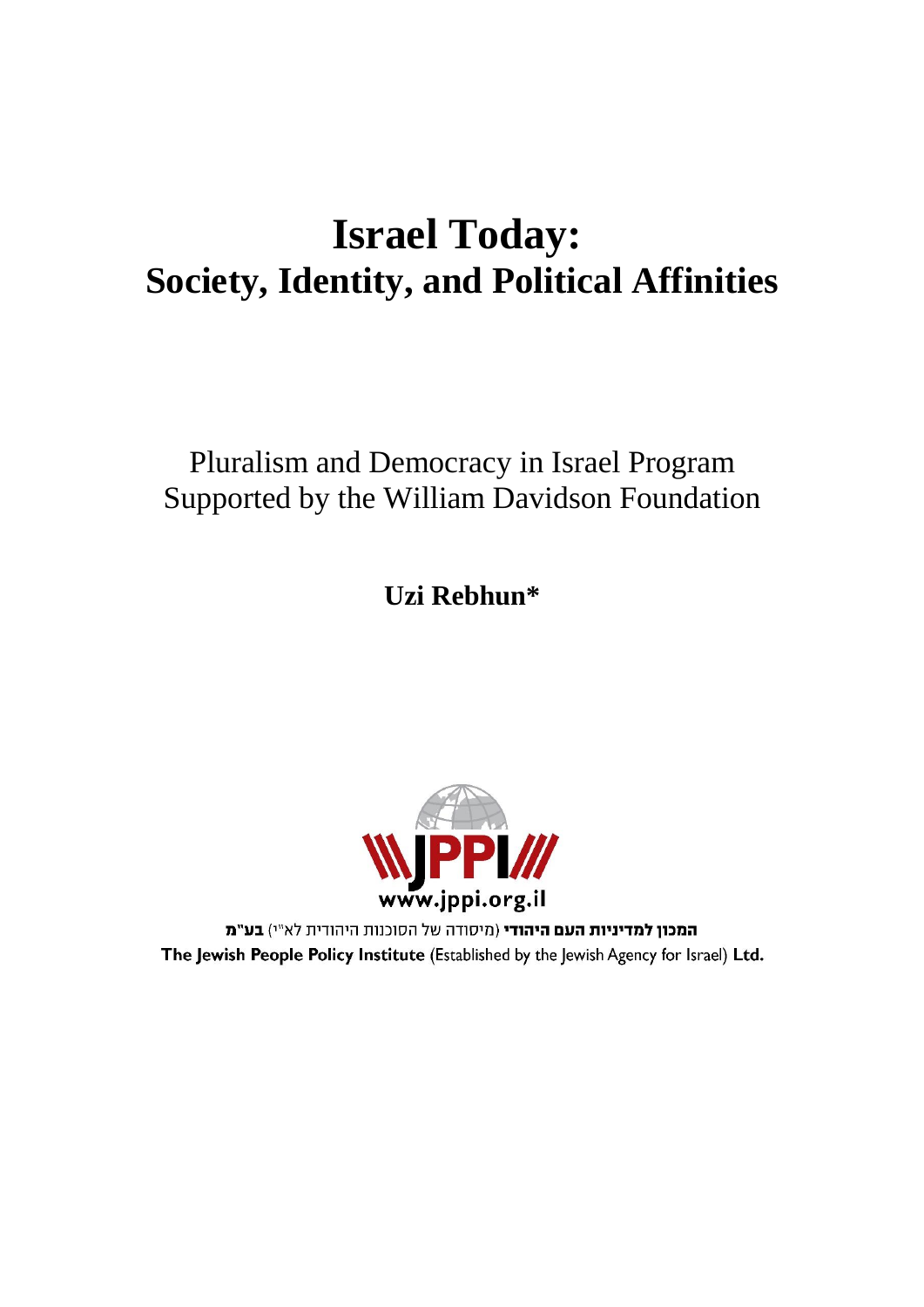### **Israel Today: Society, Identity, and Political Affinities**

#### **1. Introduction**

One of the central characteristics of Israeli society is its diversity. Jews and non-Jews; citizens and foreign workers; immigrants and natives, with a broad range of ethnicities; secular and religious, including those belonging to Judaism's main streams (Orthodox, Conservative, and Reform); different socio-economic strata; and of varying political positions, live alongside one another. These differences come on top of the population's basic demographic characteristics, such as age, gender, and place of residence. The appearance of groups with different social and cultural characteristics in the public sphere, and the discourse regarding them, has become more pronounced in recent years with the strengthening of individualism and pluralism gradually replacing the 'melting pot' paradigm with the ethos of multiculturalism. This trend is likely to increase internal tensions, but at the same time allow each individual and group greater expression of its particularity and open opportunities for mutual recognition and respect.

This paper presents and analyzes the social, identity, and political preferences of Israeli society while mainly focusing on Israel's Jews. It portrays the development of these traits over Israel's existence, with a special emphasis on the past 25 years. Although each of these characteristics stands on its own, this analysis connects each examined characteristic with what preceded it. This approach allows detailed insights into the pieces that together compose Israel's human mosaic.

Changes in a population's characteristics generally occur as a result of two main factors. The first is a non-uniform change in the size of its sub-groups due to selective natural growth or immigration rates; the second is the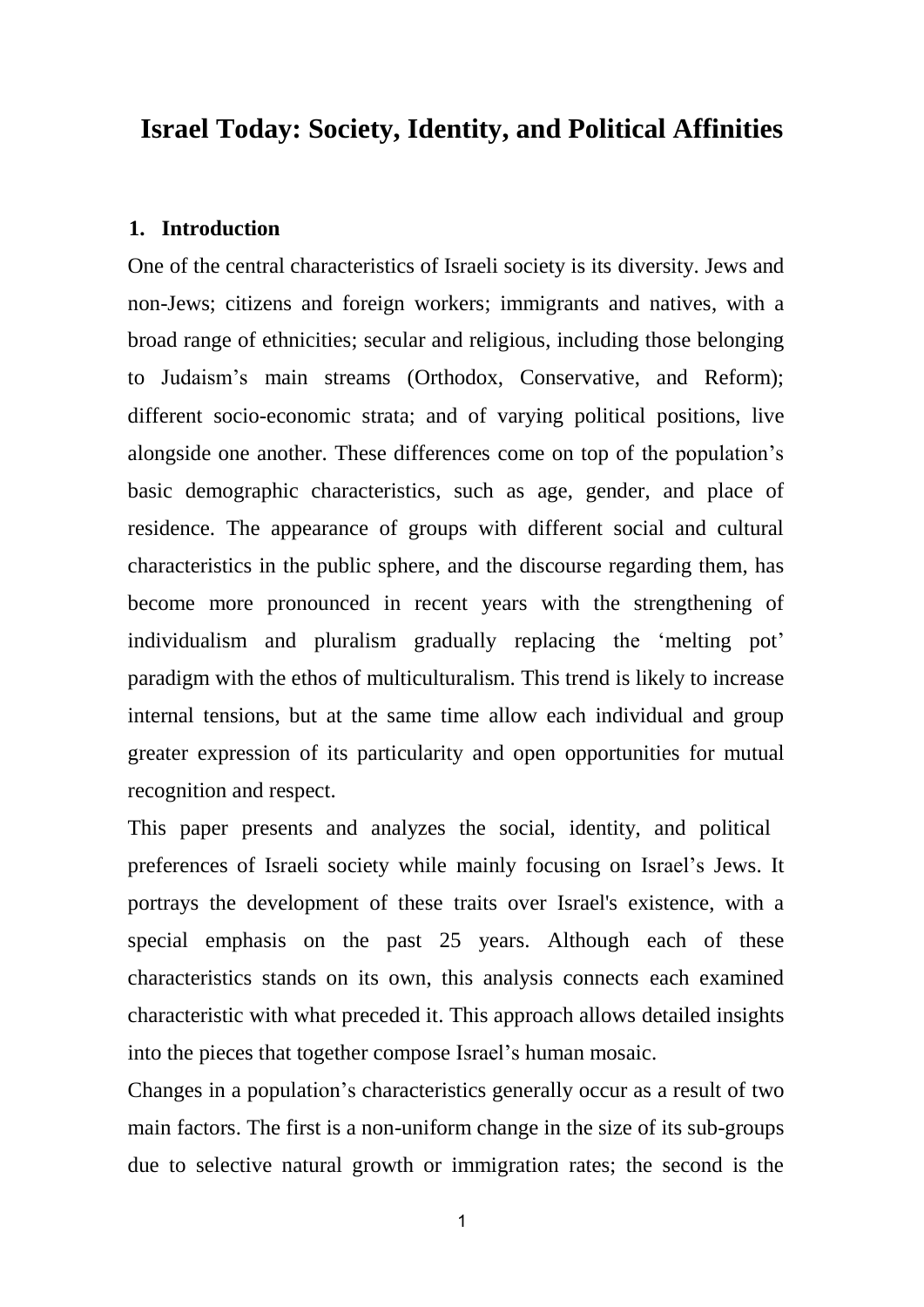shifting patterns of behavior that result from personal achievement or changes in social and cultural preferences. Often, both factors are at play as a population's composition and characteristics changes. As much as it is possible, we will attempt to point to each factor's influence and discuss its significance for public policy.

#### **2. Population Size and Place of Birth**

Toward the end of 1948, shortly after its establishment, Israel's population stood at 873,000 people. Since then, and in a gradual manner, Israel's population grew to 2.8 million in 1968, 4.5 million in 1988, 7.4 million in 2008, and 8.3 million at the beginning of 2015. This reflects a ten-fold increase in a period of less than seven decades (Figure 1). By way of comparison, during the same period, Belgium's population grew by one third and Sweden's grew by slightly more than 40 percent.

At the time of Israel's founding, Jews represented 82 percent of its total population; the Jewish population peaked at 89 percent in 1958. Thereafter, we have witnessed a gradual decline of the proportion of the Jews: to 86 percent in 1968, 82 percent in 1988, and 75 percent in 2015. Notably, Israel's population today includes an influx of immigrants and their descendants, mostly from the FSU, who meet the Law of Return's criteria but are not halachically<sup>1</sup> Jewish, and are thus categorized as having "no religion." In the main, these people identify with Israel's majority Jewish society.

Today, this sub-group comprises 300,000 people, or 4 percent of Israel's total population. Therefore, Jews and those of Jewish background ("with no religion") together constitute 79 percent of Israel's total population.

 $\overline{a}$ 

 $<sup>1</sup>$  Halacha is the body of Jewish religious law.</sup>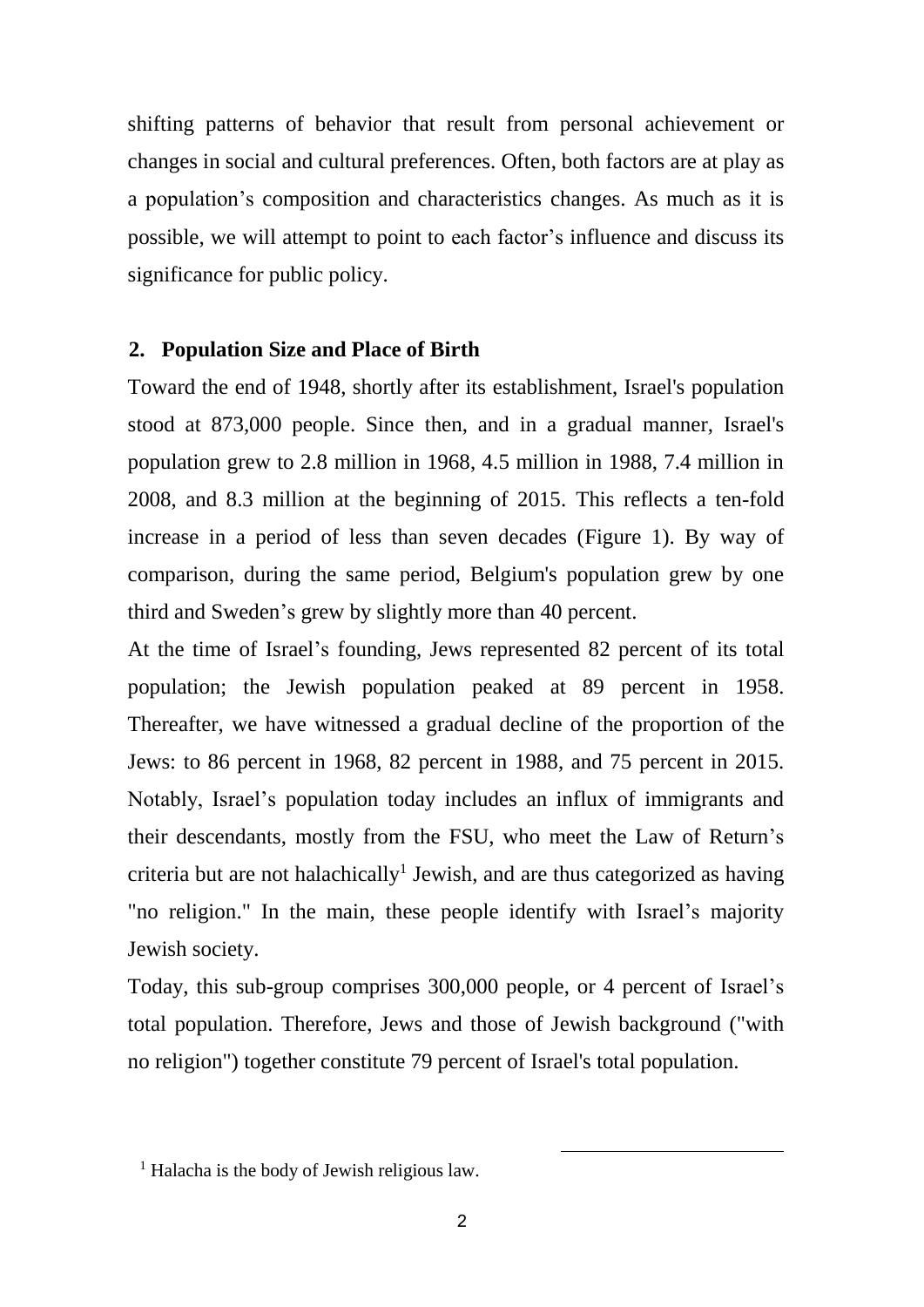

*Adopted from: Central Bureau of Statistics, Statistical Abstract for Israel, for various years. Jews include those of "no religion."*

The growth of the number of Jews in Israel is attributed to natural increase on one hand, and a positive immigration balance on the other (immigrants vs. emigrants). For the entire period since Israel's founding, natural increase has contributed 60 percent of its growth, and immigration the remaining 40 percent. In certain periods, especially immediately after the establishment of the state, but also during the last decade of the 20th century, immigration was a paramount factor in Jewish population growth. Therefore, Israel is defined as an immigrant country, and one of the important distinctions of the Jewish population in Israel is its nativity status, namely those born in Israel vs. the foreign-born.

At the state's founding, native-born Israelis composed slightly more than a third of the Jewish population, and two-thirds were born abroad (Figure 2). Following the mass immigrations in Israel's early years, the rate of native-born Israelis rose gradually until 1961. This trend strengthened greatly in the following two decades, and the share of native-born and foreign-born Israelis reached equilibrium in the mid 1970s. Ever since,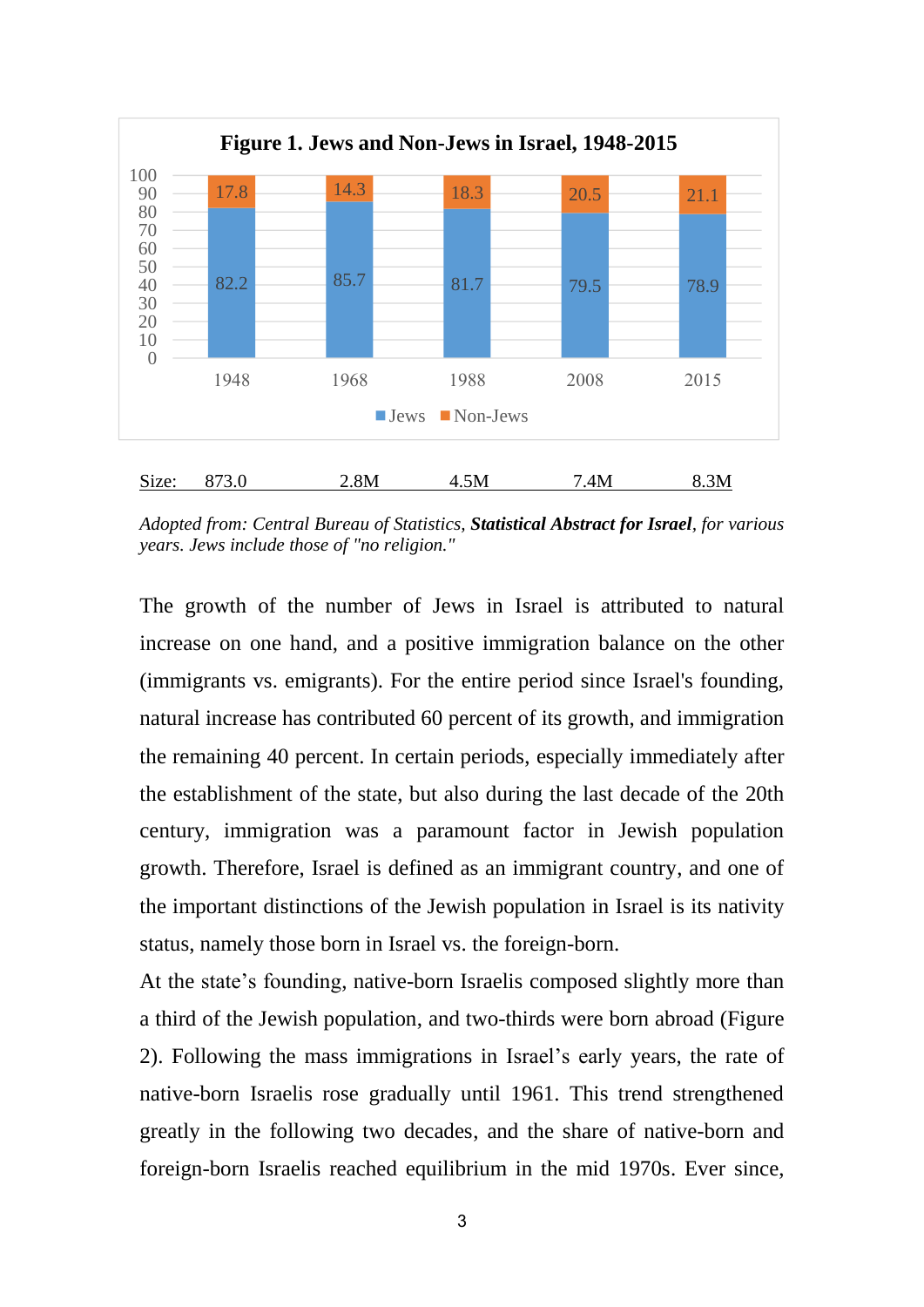most of the population has been native-born. In a clear growth trajectory, the proportion of native-born Israelis was slightly less than two-thirds in 1995, and is three-fourths today. In other words, since Israel's founding, the nativity composition of its Jewish population has shifted from a foreign-born majority to a native-born majority. From a social vantage point, the majority of Israeli Jews today have been raised in an Israeli milieu, and at similar life stages have undergone shared social processes in the education system (in its various forms), fulfill, with some notable exceptions, the civic duty of military/national service, have Hebrew as their mother-tongue, and experience times of crisis together.



*Adopted from: Central Bureau of Statistics, Statistical Abstract of Israel, 2014.*

#### **3. Ethnic Origin**

Aliyah (immigration to Israel) has brought Jews from all over the world to Israel. Jews have come to Israel from Asia, Africa, Europe (East and West), America, and Oceana. In social research, it is common practice to distinguish between immigrants, and their Israel-born offspring, from Asia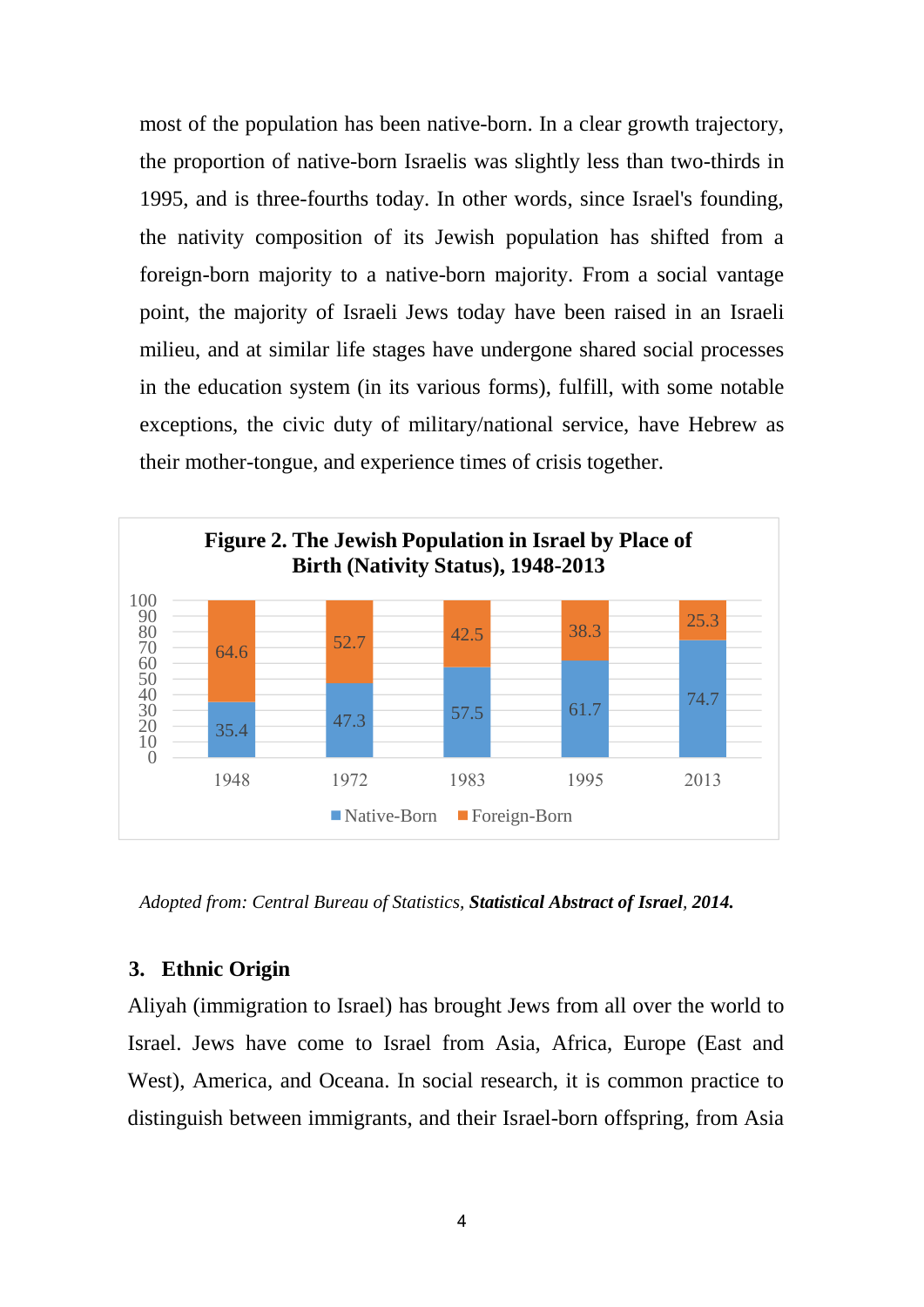and Africa and those from Europe and America; those born in Israel to an Israeli-born father are categorized as "Israeli."

Following the post-founding large wave of immigration, only 5 percent of Israeli Jews were the second generation of native-born Israelis; much of the Jewish population were immigrants and their descendants, with over half of European or American origin (52.2 percent), and four of ten (42.3 percent) of Asian or African descent (Figure 3). The trend in the following two decades, and until 1983, was in a clear direction of growth for the Israeli-born group; stability in the growth rate of those from Asia and Africa (mostly due to significant immigration in the early 1960s and high birth rates); and a dwindling of the proportion of those from Europe and America. In the next decade, alongside the population growth of Israelis, the trends reversed for each of the other groups: the rate of those from Asia and Africa diminished; the rate of those from Europe and America remained fairly stable, due to the large FSU immigration wave (meaning that the immigration compensated for the aging and mortality in the population from Europe and the rapid growth of the other two sub-groups). Since then and through 2014, as immigration rates to Israel were low overall, and birth rates for those of Asian or African origin and those of European or America origin converged, the share of each of the African-Asian and European-American ethnic groups decreased and the share of the Israelis grew. Overall, the growth trend of native-born Israelis described above is also expressed in the permutation of the ethnic make-up of the total Israeli Jewish population.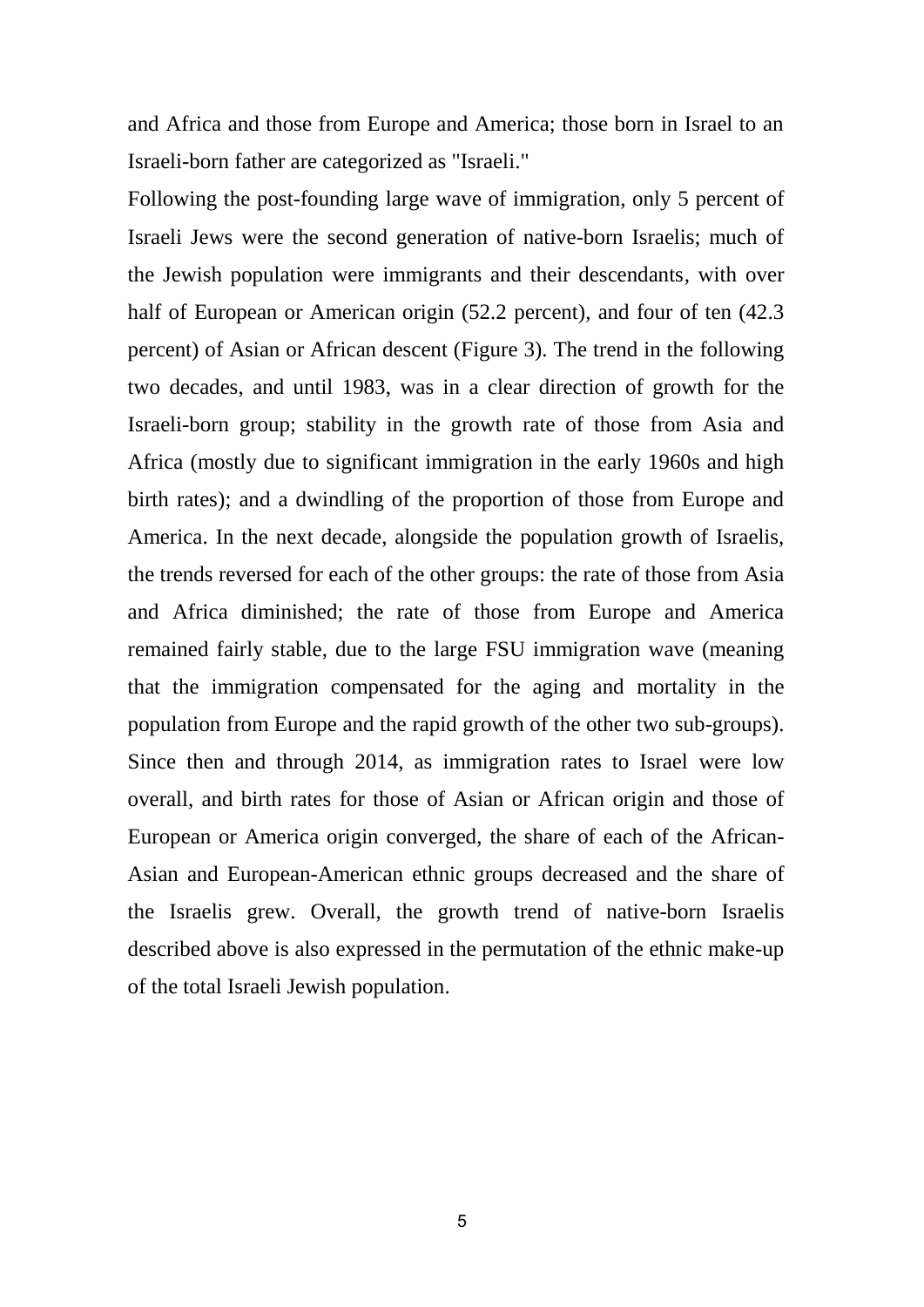

*Adopted from: Central Bureau of Statistics, Statistical Abstract of Israel, 2014.*

A complementary view of the population's ethnic composition is achieved when the individual is provided the ability to designate his/her own ethnic belonging (Figure 4). This subjective approach emphasizes three main subgroups: Mizrachi (Middle Eastern descent), 48 percent; Ashkenazi (European descent), 40 percent; mixed ethnic identity, 9 percent; and a fourth group of "other," 3 percent. The differences in the population breakdown between the first "objective" approach and the second "subjective" approach suggest that more "Israelis," (those born in Israel to Israel-born fathers) are of Asian/African descent, and indeed this group makes up the proportionally larger part of the Jewish population. Furthermore, these findings suggest that ethnic origin is an important identity component and that most Jews prefer to identify with a specific geographic and socio-cultural background (whether singular or mixed), than as local-Israelis.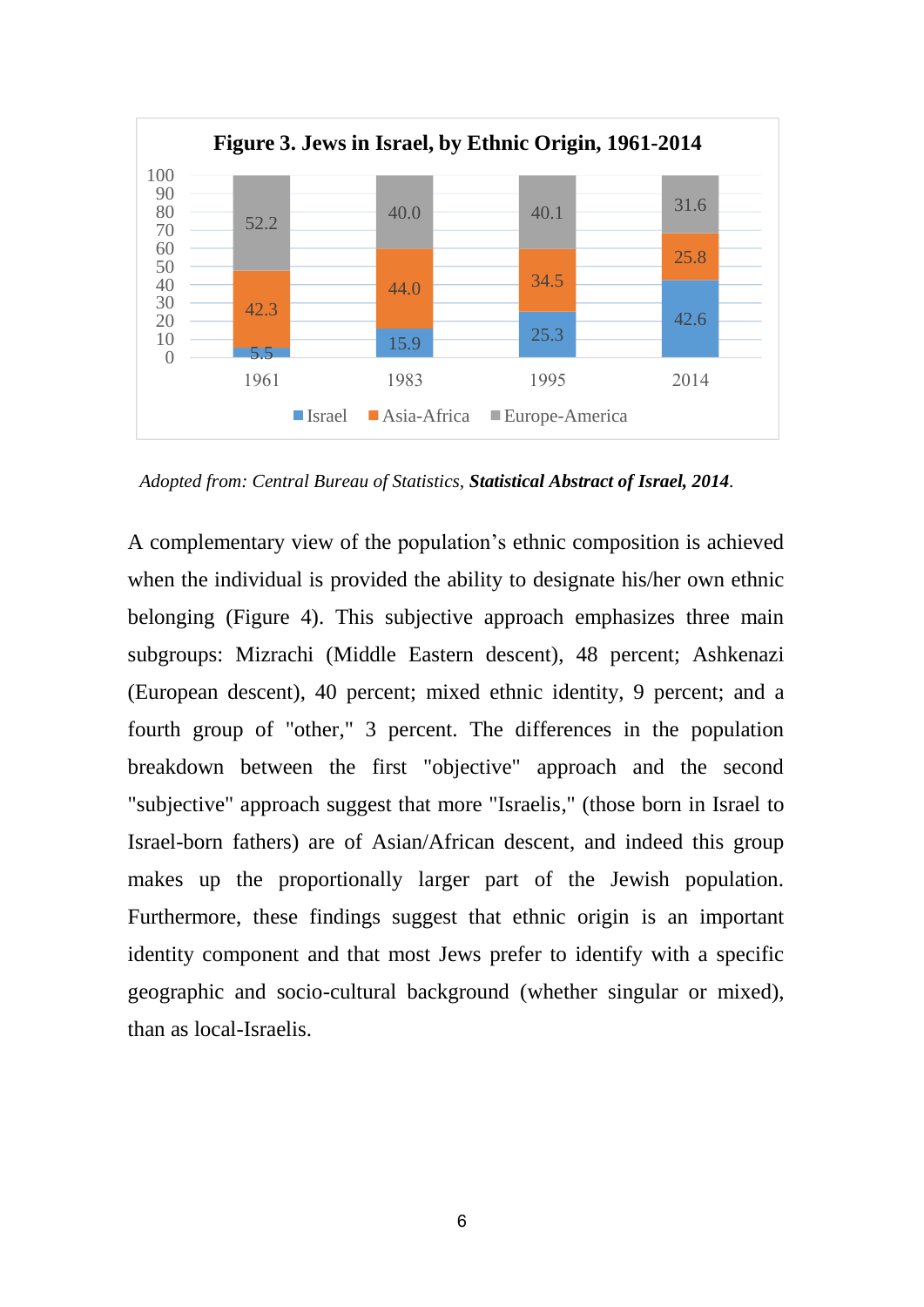

*Source: Asher Arian and Ayala Keissar-Sugarmen. 2011. A Portrait of Israeli Jews: Beliefs, Observances, and Values of Israeli Jews 2009. Jerusalem: The Israel Democracy Institute, Guttman Center for Surveys, and AVI CHAI Foundation*

If this is the case, the growth rate of second or third generation nativeborn Israelis has not weakened ethnic awareness. It would seem that the increase of inter-ethnic marriage (from 10 percent of marriages in 1950, to over a quarter of marriages today)<sup>1</sup> has not blunted the ethnic aspect of one's identity or their children's, and has, at most, given rise to a mixed identity. The hold of ethnic identity is a cause or result of personal achievement and integration in the social mainstream, or, alternatively, exclusion from the mainstream along ethnic lines. In any case, claiming ethnic identity rather than Israeli identity holds the potential to create tension and distancing between groups.

#### **4. Social Stratification**

Opportunities to attain human capital are not equally dispersed among people. These differences arise from a number of reasons, including variance in the pace of development or modernization in the immigrant group's country of origin, inter-generational transmission of ethnic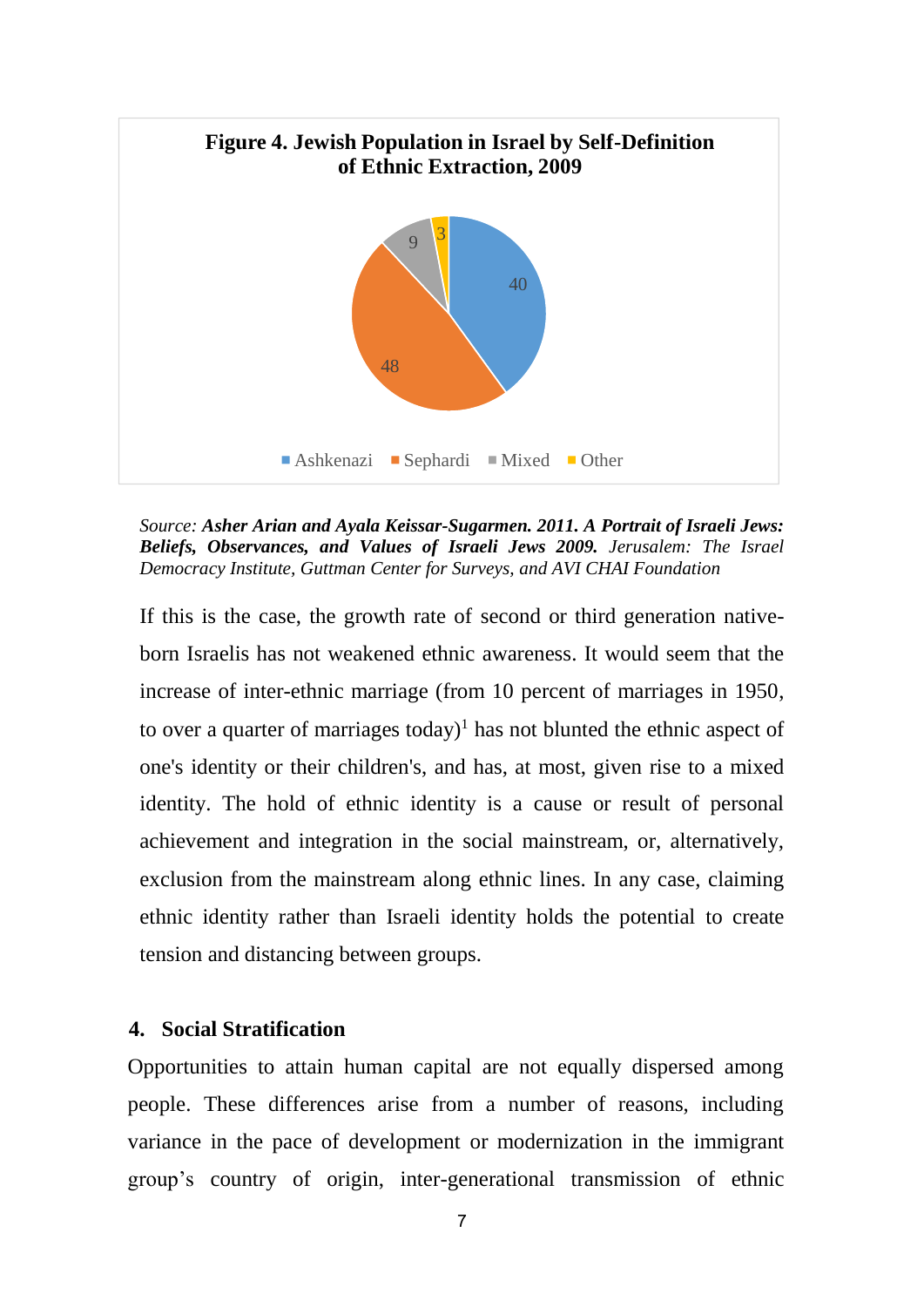attributes, development level of place of residence in Israel, and family size. These factors, on their part, generate a socio-economic stratification of the population. Main measurements of stratification include education levels and economic attainments.

An analysis of the distribution of educational levels in the adult Jewish population reveals that in 1975 slightly more than half did not graduate from high school; another quarter had 11-12 years of schooling, and less than one-fifth held any sort of post-secondary education – among them only 7 percent had the 16 or more years of schooling required to earn a university degree (Figure 5). The portion of those with lower education levels gradually declined, and the share of the two highest levels of education increased – especially those with 16 years of school or more. In fact, over the years, the education pendulum among Jews in Israel has swung from most not having a full high school education to a majority with post-secondary education.



*Adopted from: Central Bureau of Statistics, Statistical Abstract of Israel, various years.*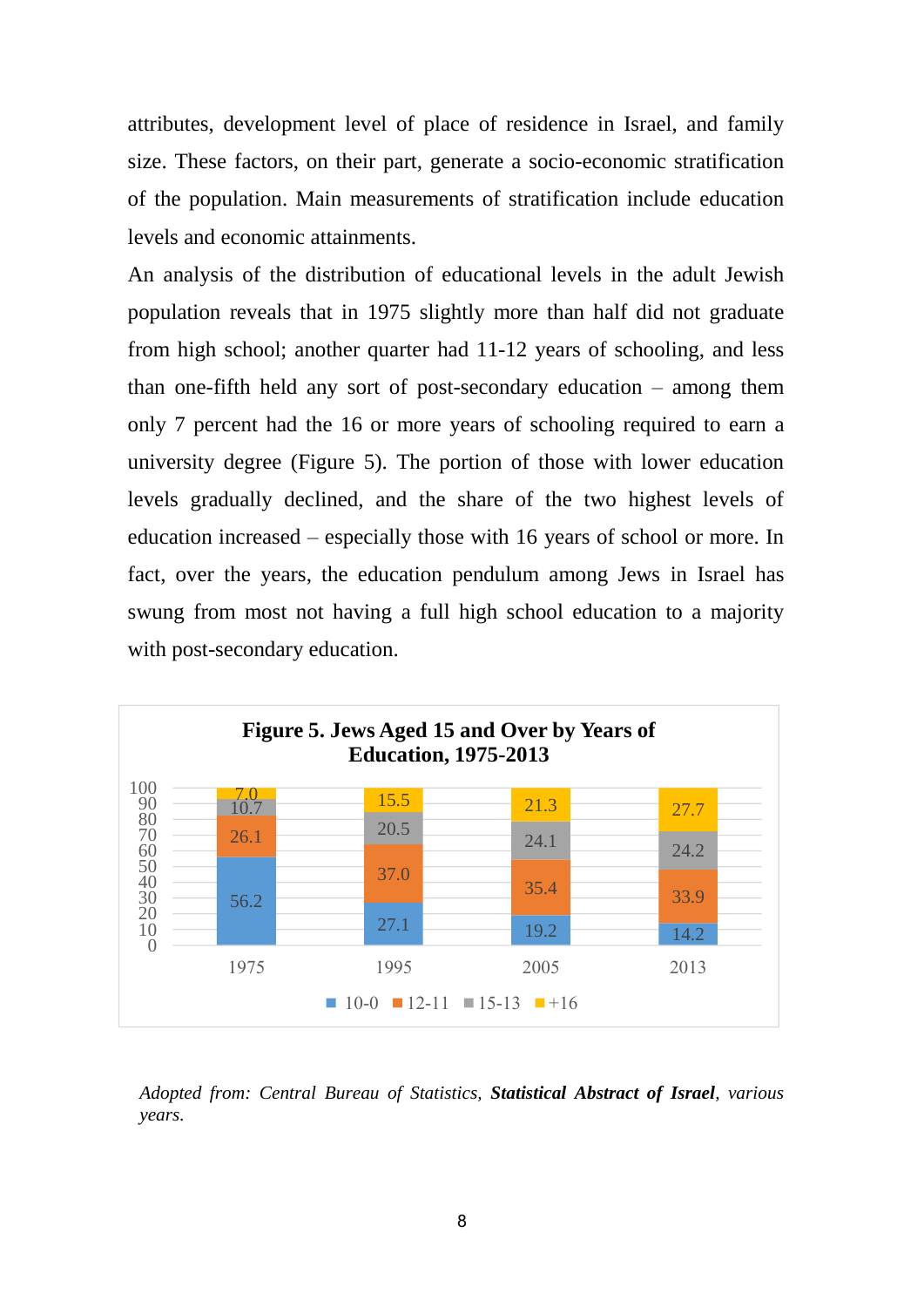These shifts reflect an improvement in education levels across ethnic backgrounds. We examine this by comparing the first generation (those born abroad) with the second generation (those born in Israel) for each Asian/African and European/American ethnic group, as well as with the third generation of those born in Israel to Israel-born fathers (Figure 6). While two-thirds of the first generation from Asia/Africa lack high school education, the proportion was reduced to 42.2 percent among the second generation; further, the share of those with at least a bachelor's degree increased twofold: from 11.2 percent in the first generation to 22.1 percent in the second. The inter-generational changes among those of European/American origins were more moderate, perhaps because the first generation already had significant academic achievements. Another important contribution to the educational achievements of Israel's Jewish population is expressed in the third generation ("Israeli"), which includes the offspring of either ethnic group, who adopted the higher educational patterns associated with the second European/American generation.



*Analyzed from the data file of the 2008 Israeli Census.*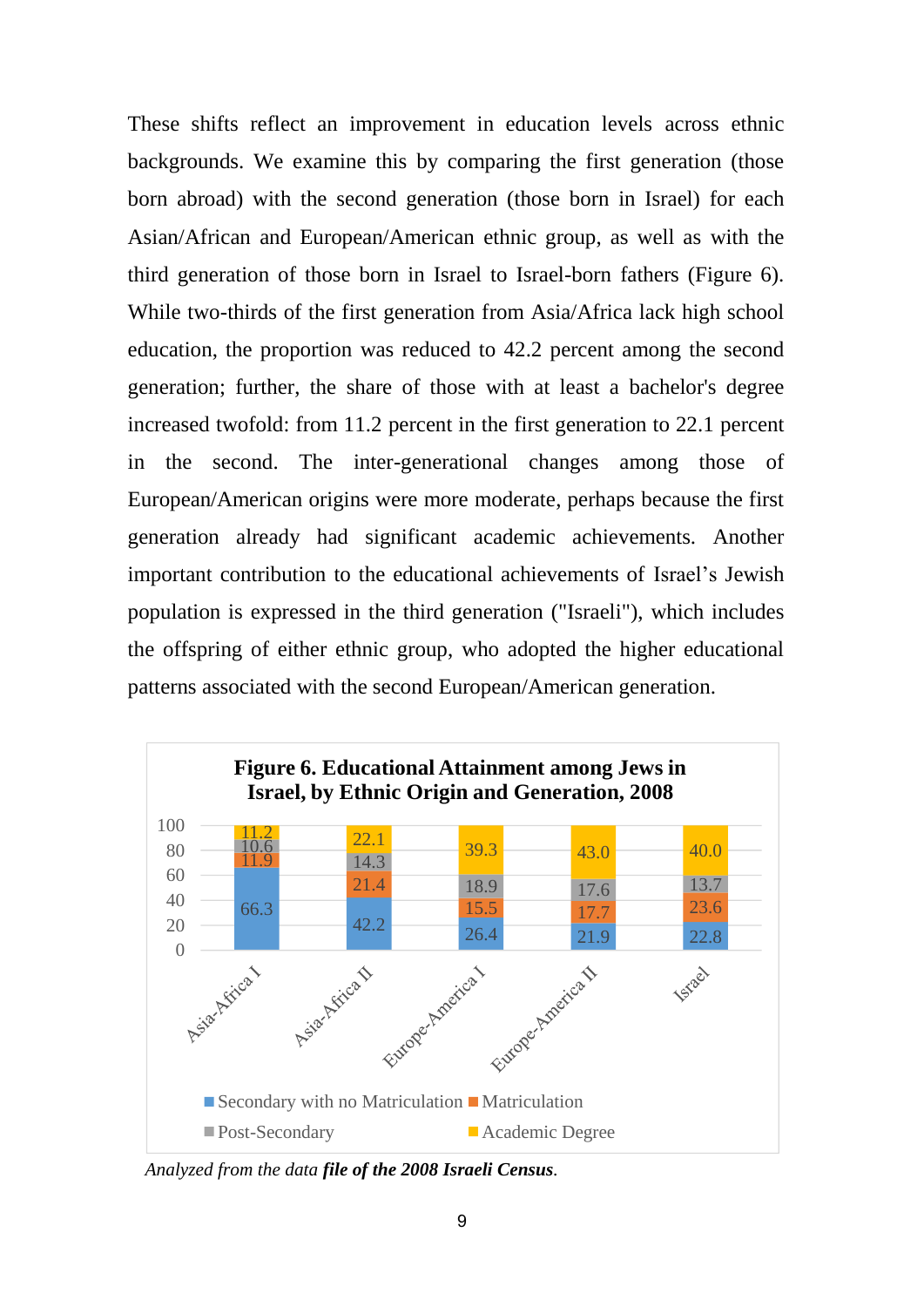From an economic perspective, occupation is a central characteristic of social stratification. Profession, in large part a result of educational level, is an explanatory factor of individual earning power. We have witnessed significant structural changes in the past two decades: a decline in the proportion of blue-collar workers and non-professionals, along with a rise in the proportion of academics and managers (Figure 7). Thus, while in 1995, roughly a third (31.6 percent) of Jewish employees worked in the industrial, agricultural, construction, or non-professional sectors, this decreased to 17.6 percent by 2013. Conversely, the proportion of academics, engineers, and technicians, rose from 27 to 42 percent, and that of managers rose two-fold (from 5.5 to 12 percent).



*Adopted from: Central Bureau of Statistics, Statistical Abstract of Israel, various years.*

These trends apply both to those of European/American descent and those of Asian/North African descent, and stand out especially among the second generation (Figure 8). If we take the two disparate ends of each ethnic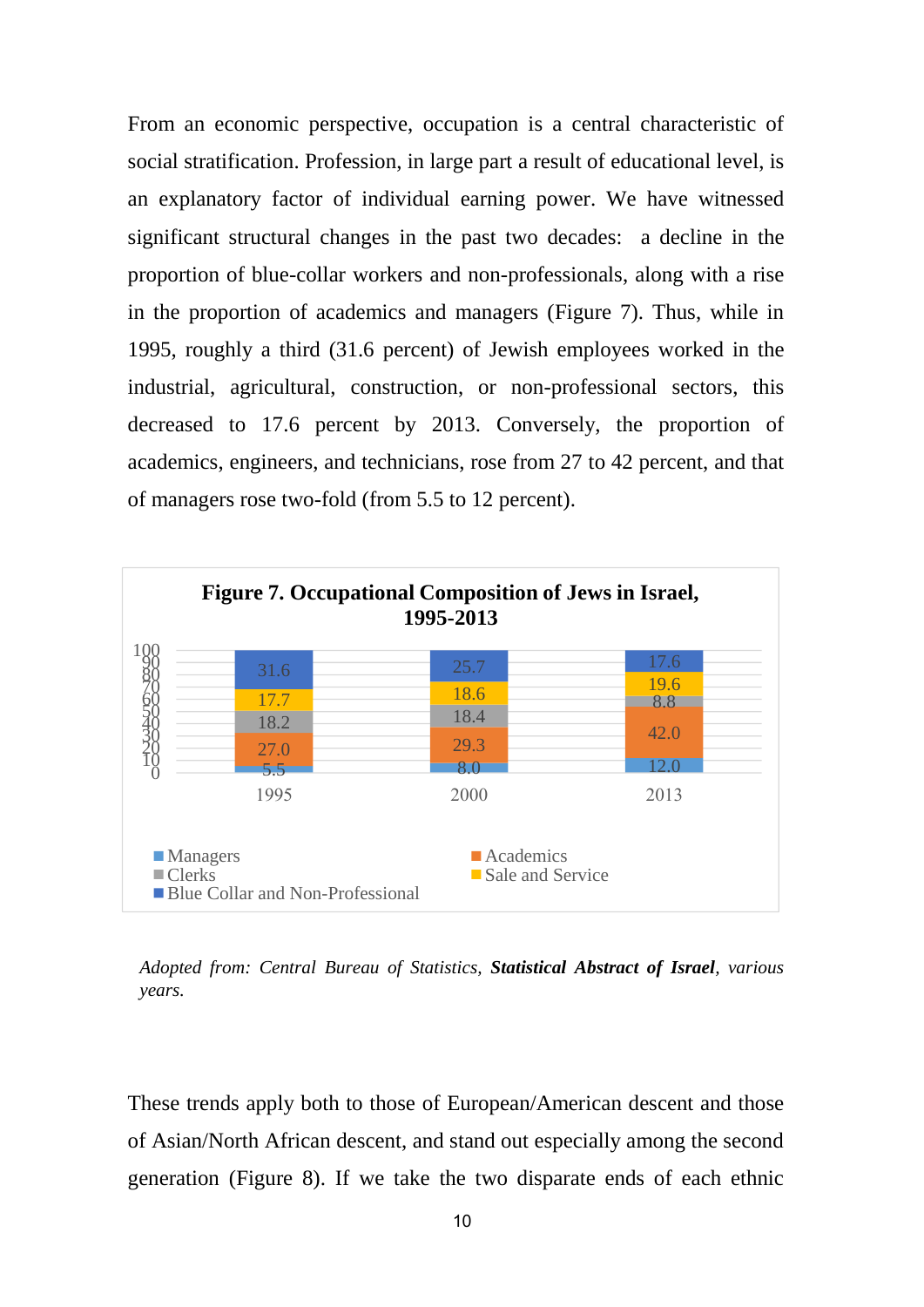group, which reflect long-term trends – the first generation in 1995 and the second generation in 2013 – it becomes apparent that the rate of those employed in white-collar professions among people of Asian/African descent increased from 15.3 to 36.5 percent, and from 31.8 to 52.5 percent among those of European/American origin. Indeed, at any point in time and in any generation separately, the proportion of white-collar workers among those of European/American origin is higher than those of their Asian/African counterparts. Nevertheless, the processes were faster among those of Asian/African origin. Hence, the inter-ethnic differences in professional stratification diminished: from a 2.1 ratio of white-collar workers in the first generation of Europe/America descent vs. the first generation of Asian/African descent in 1995, to a ratio of only 1.4 among the second generation of these ethnic groups in 2013. Recently, the third generation, those born in Israel to an Israeli-born father, is found somewhere in the range between the second generation of the two ethnic groups.



*Adopted from: Central Bureau of Statistics, Statistical Abstract of Israel, various years.*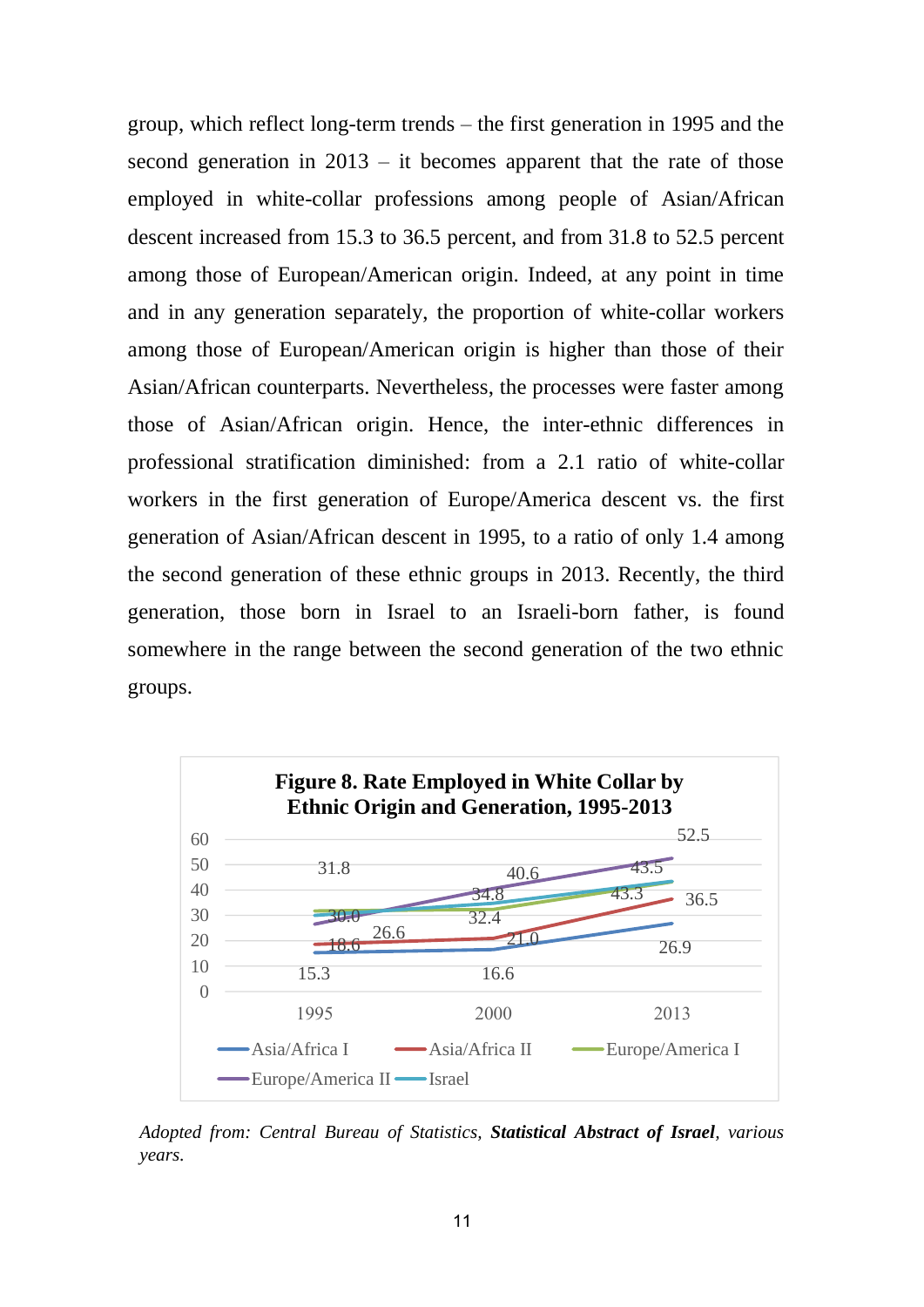Throughout these processes, income gaps decreased between ethnic groups (Figure 9). While in 1995, the income of those of Asian/African origin (first and second generation) was 68 percent of those of European/American origin, by 2011 that gap diminished to 74 percent. However, even after this gap diminished, those of Asian/African origin earn, on average, 26 percent less than their European/American peers. These income gaps according to ethnic origin remain clear even after controlling for differences in main worker characteristics, such as age, gender, education, and work experience. These findings could reflect discrimination in the work place directed at Israelis of Asian/African origin. $^{2}$ 



*Adopted from: Momi Dahan. 2013. "Has the Melting Pot Succeeded?" The Israel Economy 60 (1-4): 107-152.*

#### **5. Religiosity**

In Israel, people tend to define their Jewish identity according to their religious orientation. A generally accepted differentiation is between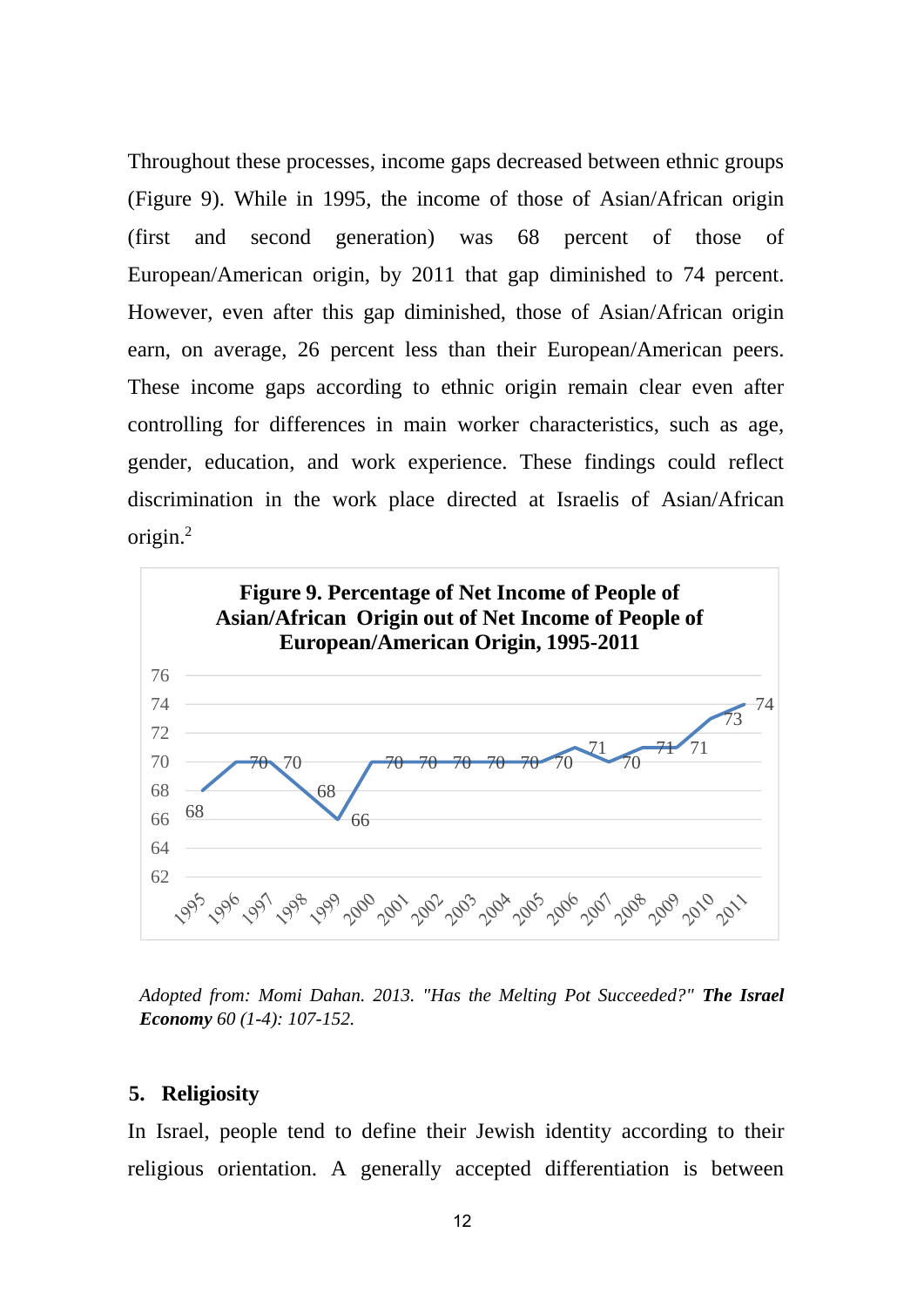Haredi (ultra-Orthodox), Orthodox, traditional, and secular (including antireligious). Certainly, each of these groups is not monolithic, but rather comprises a range of people along a spectrum of religiosity. This is especially salient among those who call themselves traditional, where this ranges from the traditionally-religious to those who are traditional but not religious. In any case, these are subjective definitions and are not dependent on any specific practices or beliefs.

In 1990, 3 percent of Jewish adults in Israel defined themselves as Haredi (Figure 10). Another one of every ten defined themselves as religious, and the rest were either traditional (42 percent) or secular (43 percent), the latter included a small number of those who called themselves antireligious. In the following decade, the two groups at the opposite ends of the spectrum grew: Haredim at one end (5 percent) and secular at the other (48 percent). While the rise in the numbers of Haredim can be attributed mostly to high birth rates, there is also a growing "Haredization" of Jews of Asian/African origin. The growth of secular Jews should be attributed to the large influx of immigrants from the former Soviet Union. This brought a large number of Jews who for decades lived in an environment that suppressed any attachment to religious faith. Thereafter, there is a clear trend of an increased proportion of Haredim and a decrease in the secular. One can also examine Israeli Jewish society as one comprised of three parts with different religious connections. The first can be defined as "religious" and includes Haredim, religious, and traditional-religious constituting roughly a third of the Jewish population; the second is "traditional" and comprises about a quarter of Jewish Israelis; the third is the "seculars," which includes about four of every ten Jews. Whether we adopt a detailed or a more aggregate view, it seems that the Jewish population in Israel is spread out across a definitional range of religious

13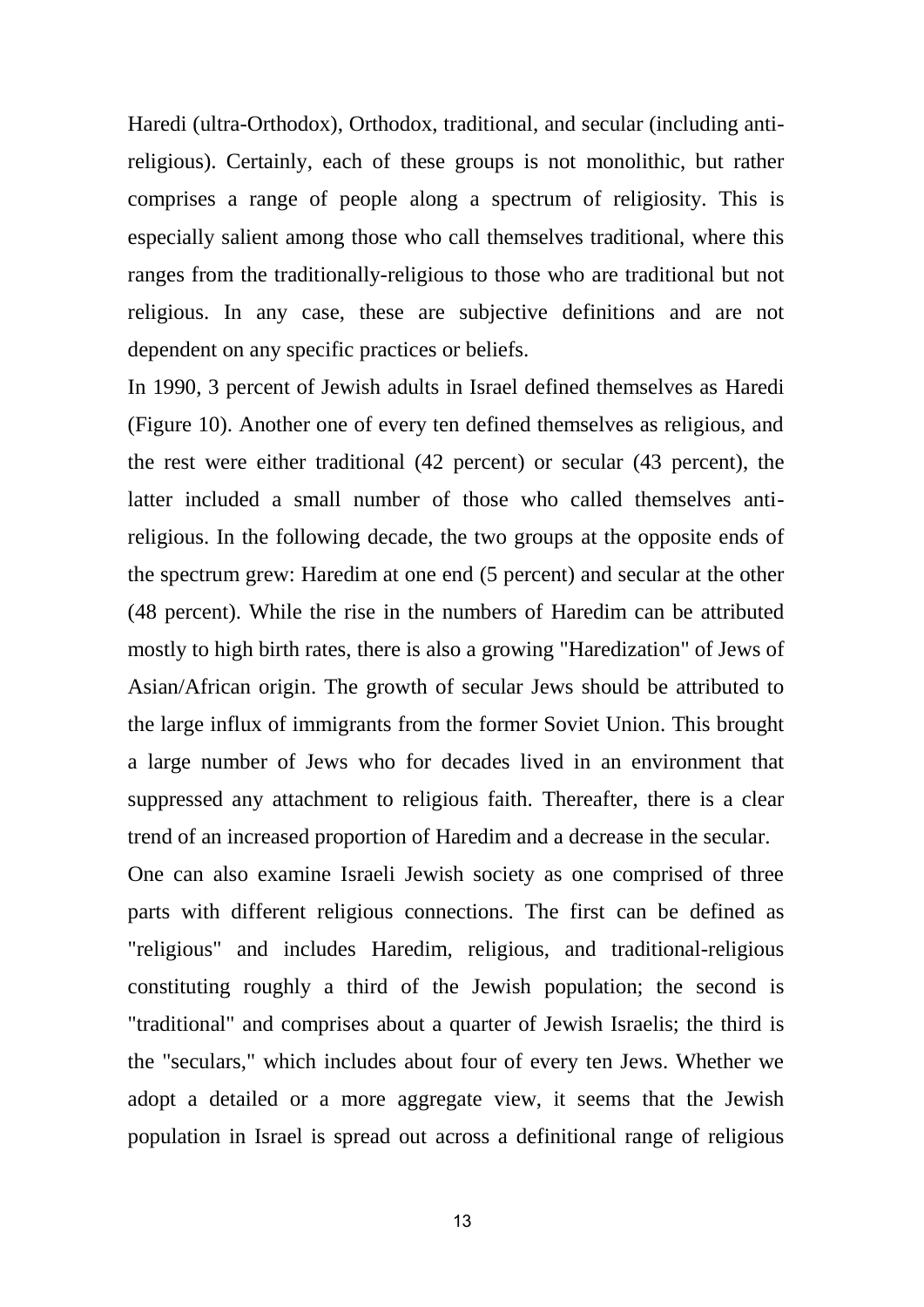identity, and, simultaneously, a general trend of a strengthening religious component of the Israeli Jewish population.



*Adopted from: Shlomit Levy, Hanah Levinson, Elihu Katz. 1993. Beliefs, Observances and Social Interaction among Israeli Jews. Jerusalem: The Guttman Israel Institute of Applied Social Research and AVI CHAI; Shlomit Levy, Hanah Levinson, Elihu Katz. 2002. A Portrait of Israeli Jewry: Beliefs, Observances and Values among Israeli Jews, 2000. Jerusalem: The Guttman Center of the Israel Democracy Institiute and AVI CHAI; Tamar Herman, Elle Heller, Chanan Cohen, Gilad Be'ery and Yuval Lebel. The Israeli Democracy Index 2014. Jerusalem: The Israel Democracy Institute.*

Not only have there been changes over time in the composition of society according to religious identity, there have also been differences, at times small and at times significant, according to birthplace. Based on nativity status, i.e., those born in Israel vs. those born abroad, there are larger numbers of Haredim among the latter and more religious among those born in Israel (data are not presented here).

The relation between ethnic origin and religious identity is also strong. Figure 11 shows that the European/American origin group includes less Haredim than the average, and more secular: 4.9 and 60.6 percent respectively, with fewer people defining themselves as traditional. In contrast, Jews of Asian/African origin tend to fall in the middle of the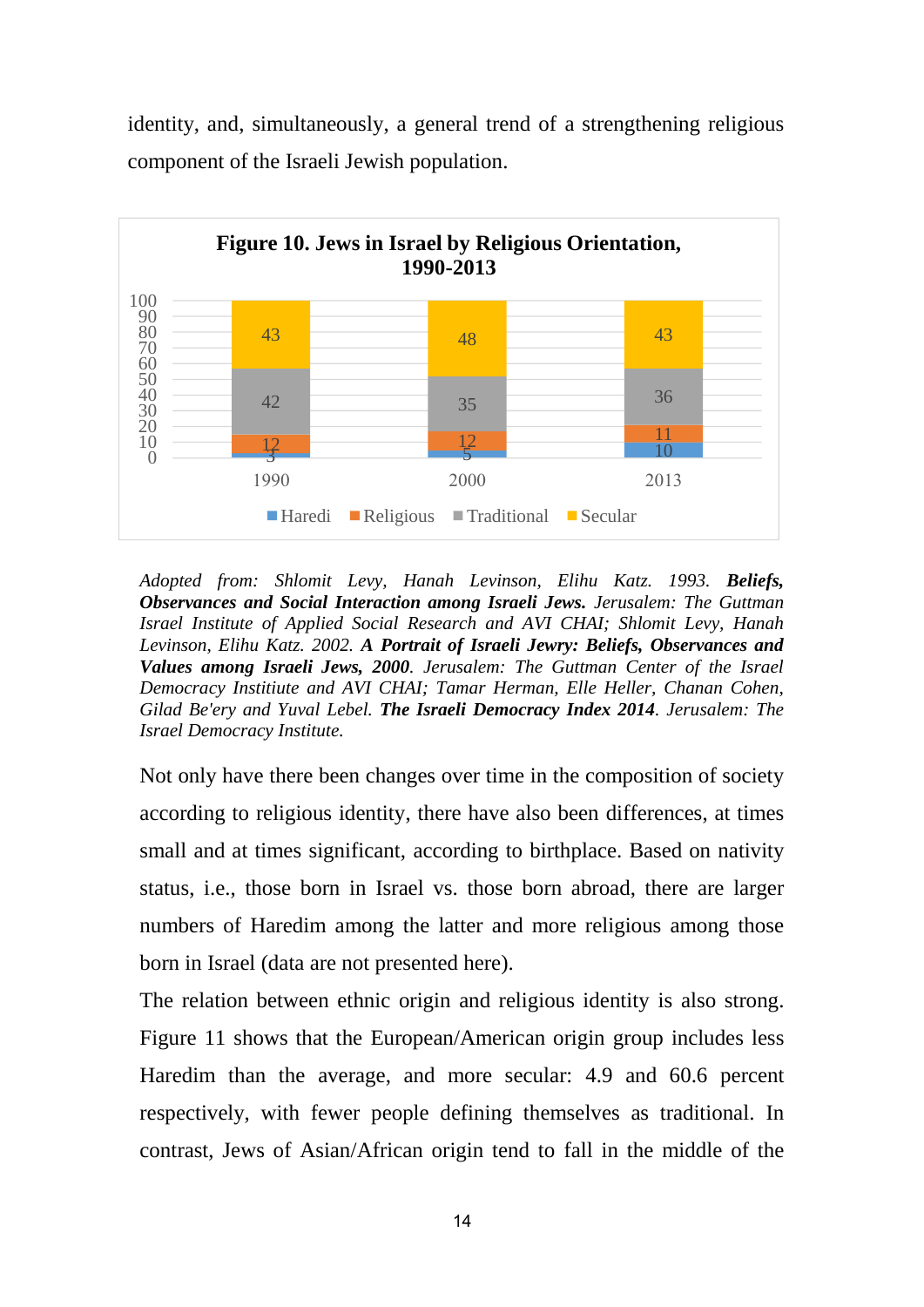religiosity spectrum, with 62 percent considering themselves traditional and small numbers of both Haredim and the secular. Those of the third generation, Israel-born to Israeli born fathers, highlight the development of a Jewish identity trend in Israel toward a more religious and Haredi orientation – 26.4 percent taken together, another 27 percent are traditional, and slightly less than half are secular.



*Adopted from: Israel Democracy Institute, The Israeli Democracy Index, 2014. The data file was provided by the Guttman Institute for Social Research at the Israel Democracy Institute.* 

Religious orientation also varies according to educational attainment (Figure 12). Notably, the education of adults in yeshivas (higher religious education) is considered post-secondary education. Therefore, it is not surprising to find an especially high rate of post-secondary education among those who identify as Haredim (14.3 percent). However, as Haredim do not register for matriculation exams, they are not counted among those with a high school diploma.

At the same time, few of those who hold an academic degree are Haredim. Generally, education levels below having a high school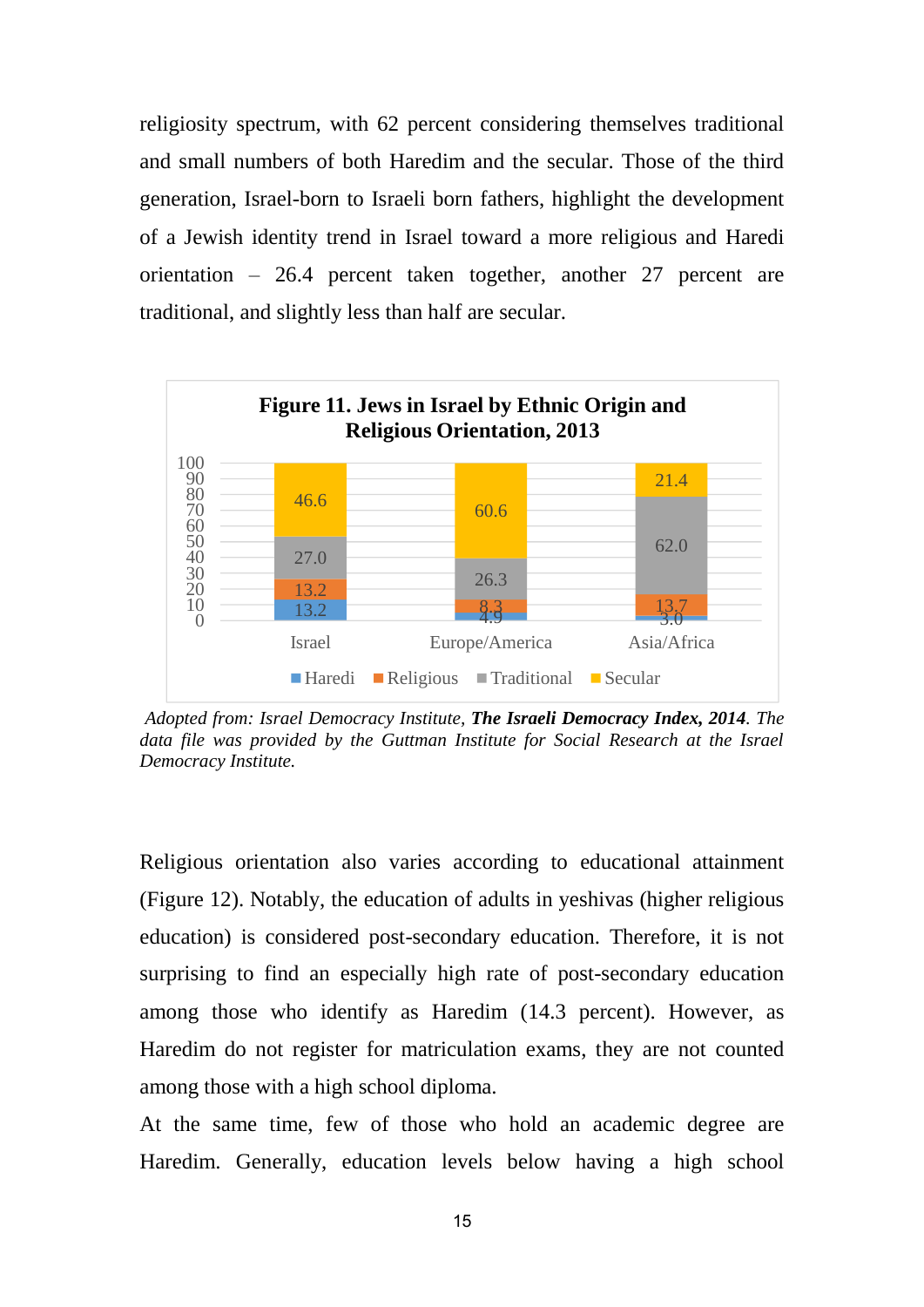diploma are tied to a traditional religious affiliation. Concurrently, among those with academic education there is a high proportion of secular people: among people who do not hold matriculation the rate of traditional is about twice as high as among people with academic diploma, whereas the rate of secular people among the least educated is lower by more than half among those with academic degree.



*Adopted from: Israel Democracy Institute, The Israeli Democracy Index, 2014. The data file was provided by the Guttman Institute for Social Research at the Israel Democracy Institute.* 

#### **6. Political Views**

One's position or self-placement on the political spectrum is also important. Political orientations in Israel run from "left" to "center" to "right." Both the right and the left include some who identify with each in a moderate manner. There is a large group that does not identify politically, or refuses to report their political identity. There is a solid basis for assuming that many of these people are Haredim, who avoid the voting booth in high numbers, and, therefore, have little electoral influence.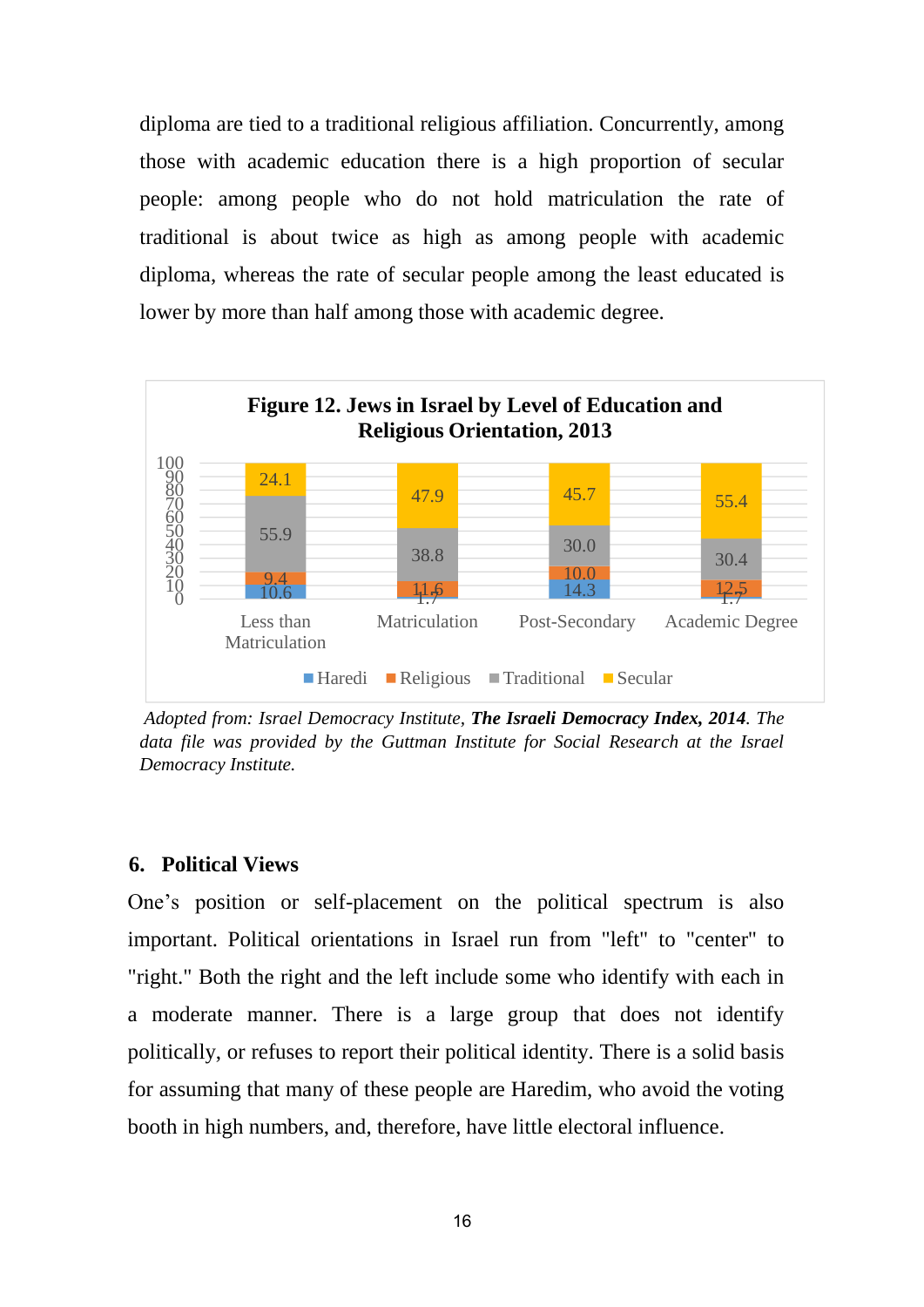Examining trends over the past two decades (1992-2014) reveals that despite slight fluctuations, the right is the larger political block; the center has gained significant strength, and the left has declined (Figure 13). More specifically, in 1992, roughly 45 percent of all adult Jews identified as right wing; this rose to 54 percent by 2003, and, in recent years, has returned to slightly less than half the Jewish population. The share of those identified with the center, which stood at 18 percent in 1992, dropped to 11 percent in 1999, and has since grown two and a half times to slightly over a quarter (27 percent) in 2014. Support of the left block gained strength in the 1990s peaking at 39 percent, but has since dropped to as low as 15 percent. This trend may correspond to events or processes in the Israeli-Arab conflict: the intensive Oslo negotiations between Israel and the Palestinians until 2000, which sharpened the conflicting stances between right and left and led to diffused political system with a small center; the Second Intifada of the early 2000s weakened the left's power, especially in favor of the right; a continuing lack of faith in the likelihood of achieving a solution in light of recent events, especially on the southern border after the unilateral Gaza disengagement; and, perhaps, the general instability in the Middle East or, alternatively, a growing trust of Israel's ability to manage the conflict in its current form (until the events of Fall 2015), rather than resolving it. Another explanation is the rapid demographic growth of the religious and Haredi populations, which, as shown below, tend to be right wing on political and security issues.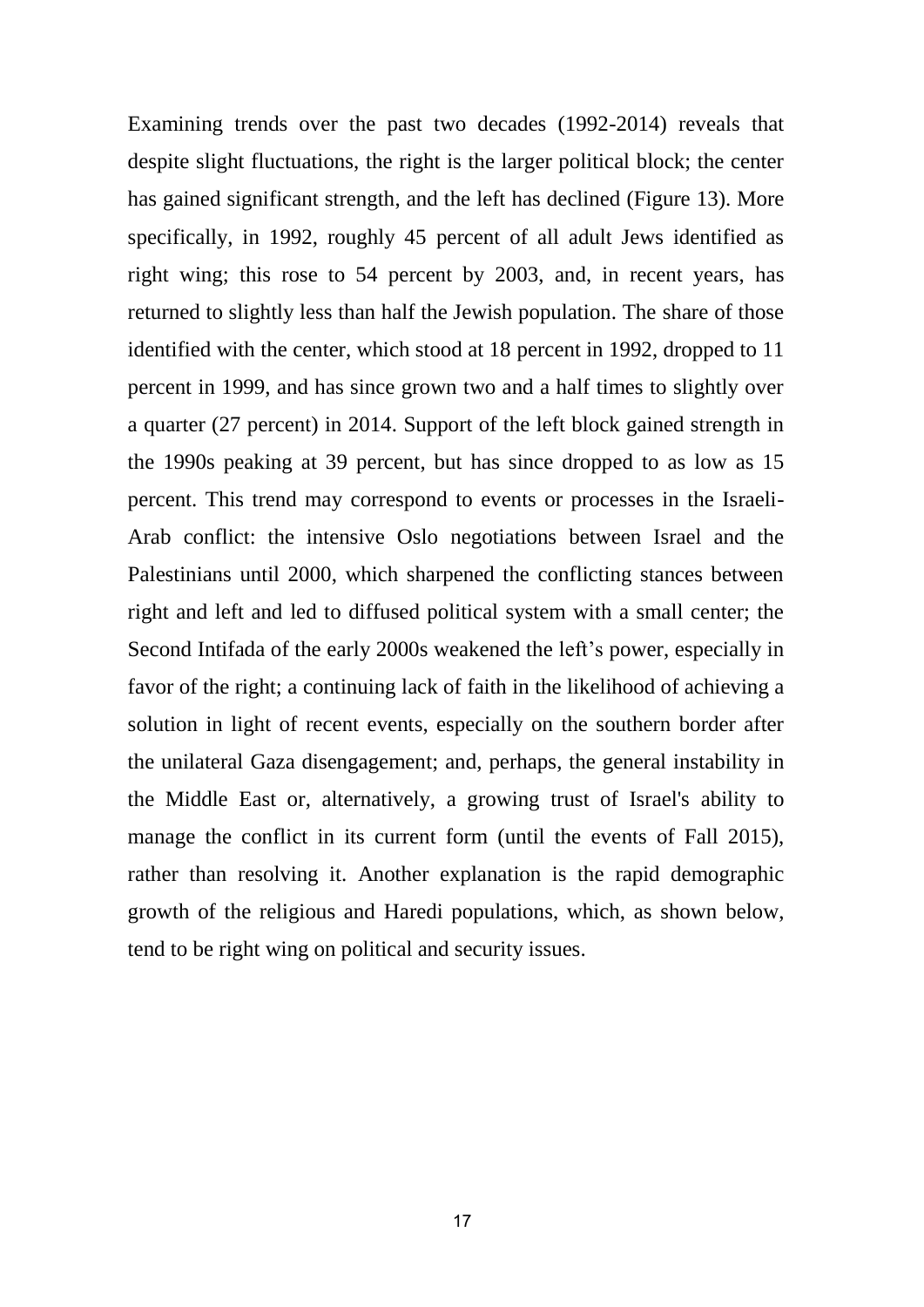

*Adopted from: Asher Arian, Nir Atmor and Yael Hadar. 2006. The 2006 Israeli Democracy Index - Changes in Israel's Political Party System: Dealignment or Realignment. Jerusalem: The Israel Democracy Institute; Tamar Herman, Elle Heller, Chanan Cohen, Gilad Be'ery and Yuval Lebel. The Israeli Democracy Index 2014. Jerusalem: The Israel Democracy Institute.*

Data not presented here suggest that there are no significant differences between those born in Israel and those born abroad in regard to political affiliation. What especially stands out is the high rate of those born abroad who did not know or refused to report their political affiliation (17 percent among those born abroad, and 7 percent of those born in Israel). More significant differences were found among Jews according to their ethnic background. The data in Figure 14 show that six of ten of Asian/African descent identify as right-wing on political or security issues, a fifth positioned themselves as centrists, and less than a tenth as leftists. Their counterparts of European/American descent are more spread out along the spectrum with a similar proportion of a third in each of the blocks of right and center, and less than a fifth on the left. Those of the third generation in Israel, native-born Israelis whose fathers were born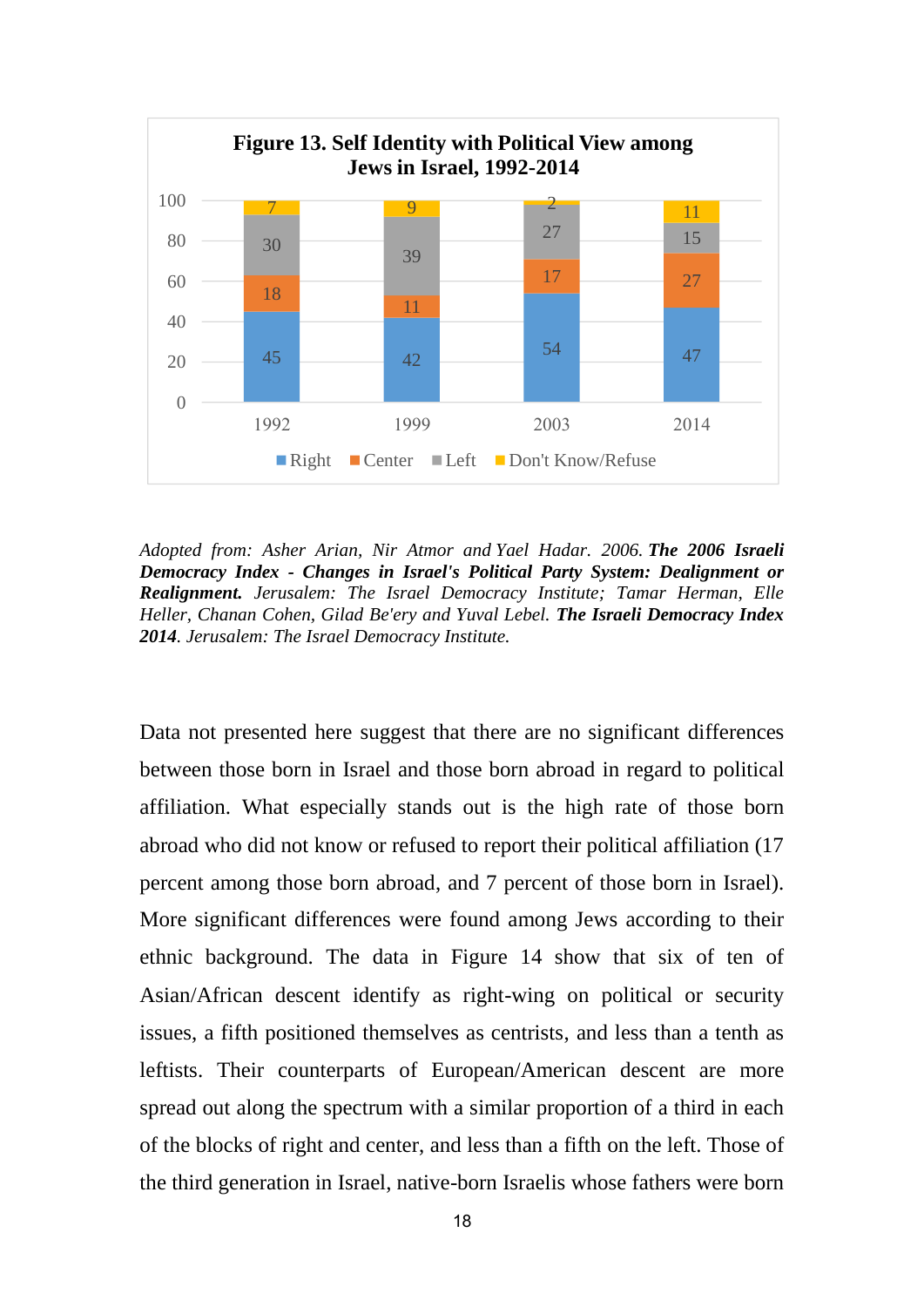also in Israel, tend to fit between the two groups, with fewer people who do not know or refuse to answer, which slightly raised identification with the left.



*Adopted from: Israel Democracy Institute, The Israeli Democracy Index, 2014. The data file was provided by the Guttman Institute for Social Research at the Israel Democracy Institute.* 

Political stances are tied closely to education (Figure 15). Those with lower education levels tend to lean further right on the political map, while a rise in education levels coincides with a preference for the center or left. Thus, while almost two-thirds (64.7 percent) of Israeli Jews without a high school diploma identified with the political right, this was true for more than a third (38.8 percent) of those with an academic degree. Further, only 8.6 percent of those without high school diplomas identified as left vs. more than twice as many (19.9 percent) of those holding academic degrees. The education-political nexus is especially strong among those with low education levels; conversely, those with academic degrees are more spread out among the political blocks, with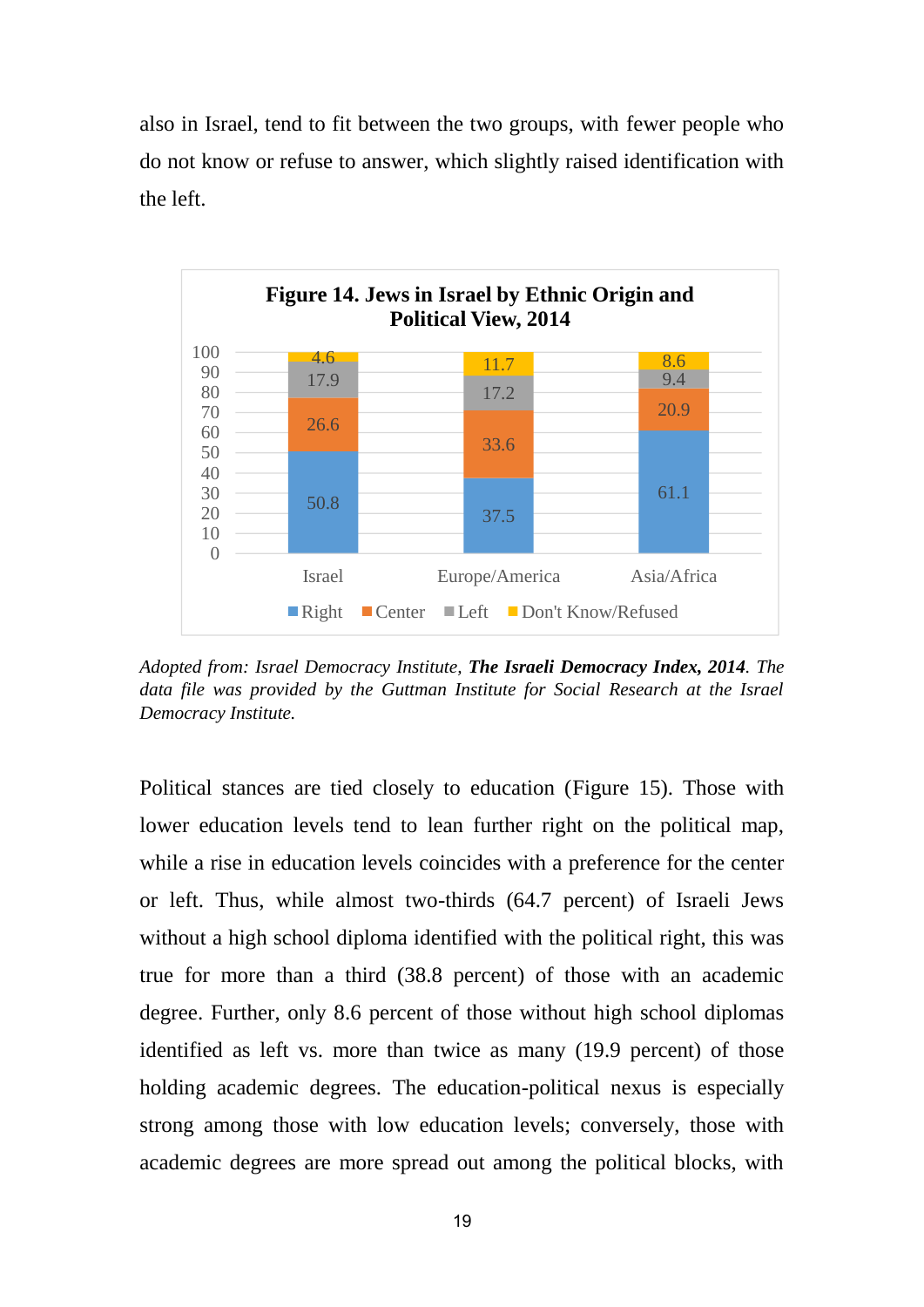high rates identifying as right wing or the centrist. Therefore, if we examine the data not from the vantage point of educational attainment but rather from that of political affiliation, we can surmise that among those with more right-wing views there is a greater range of academic attainment – both high and low; whereas those with left-wing views, most of whom hold academic degrees, tend to be more homogenous. One of the reasons for the relatively high rate of academic degree holders identified with the right is the growing trend of the religious population, lately even the Haredim, to attain an academic degree.



*Adopted from: Israel Democracy Institute, The Israeli Democracy Index, 2014. The data file was provided by the Guttman Institute for Social Research at the Israel Democracy Institute.* 

Finally, we examined the extent to which political identification is associated with religiosity (Figure 16). The main differences found were between religious and secular: while close to nine of ten religious people (85.9 percent) placed themselves on the right of the political spectrum, this was true for only a quarter (26.5 percent) of secular people. At the same time, only a tenth (11.8 percent) of the religious identified with the center or the left, while nearly two thirds (64.7 percent) of the secular did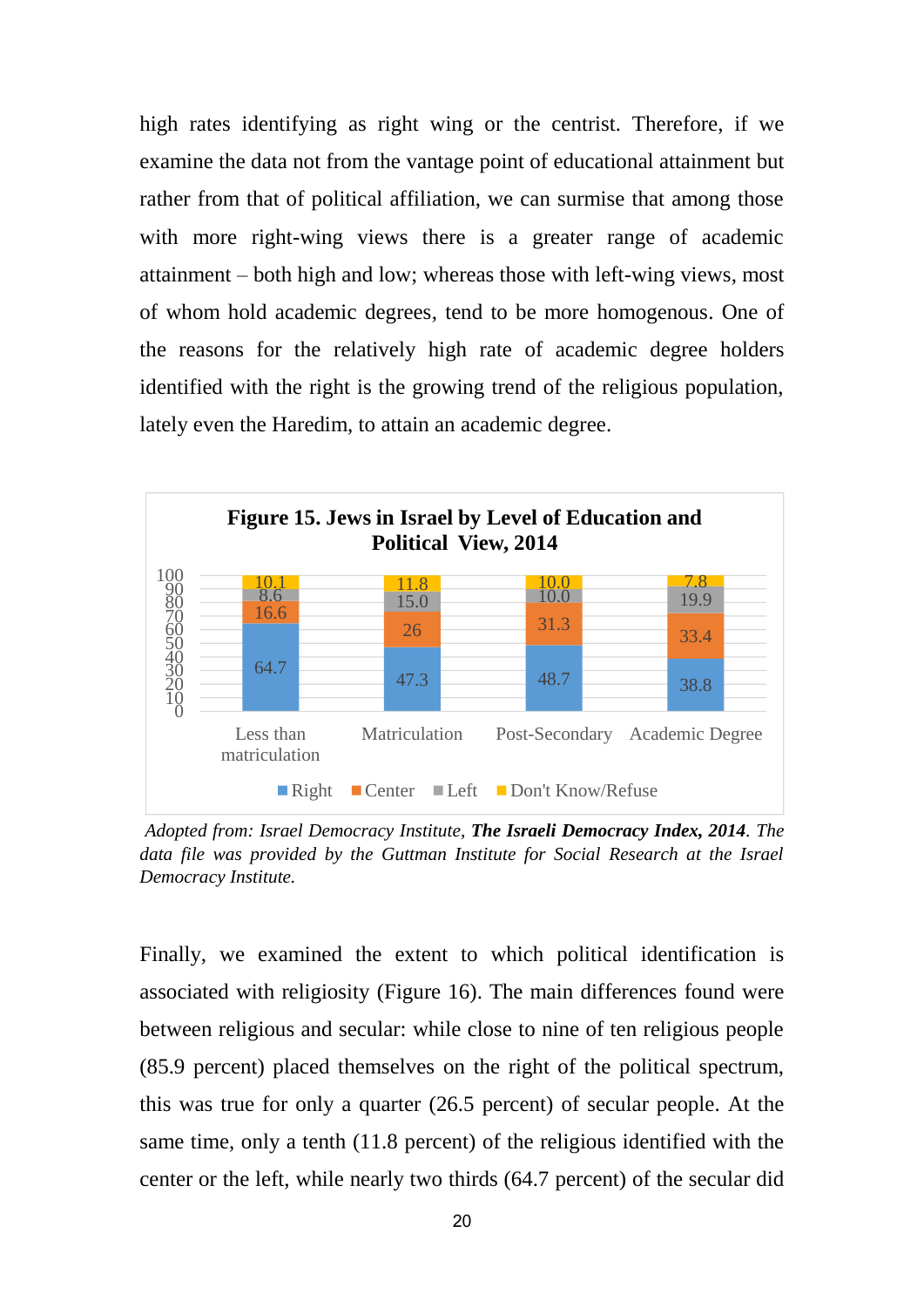so. We should note that the religious population is highly uniform in its political affiliation, while the secular public is more diverse and rather evenly spread among the various camps on the Israeli political map. Traditional-minded Jews tend to lean right politically or toward the center; only a small number identified with the left wing. A high rate (over a fifth) of Haredim refused to answer, but it is likely that they identify mostly with the right. Despite this, an interesting finding is that roughly a fifth (16.3 percent) of the Haredim identified themselves with the political and security positions of the center and the left.



*Adopted from: Israel Democracy Institute, The Israeli Democracy Index, 2014. The data file was provided by the Guttman Institute for Social Research at the Israel Democracy Institute.* 

#### **7. Summary and Discussion**

Israel's Jewish population is a living laboratory of groups of people with varying social, identity, and political characteristics. The composition of the population according to these key attributes is not static and changes over time, including in recent years. These trends develop, on the one hand, in a direction of greater similarity of certain social patterns; and on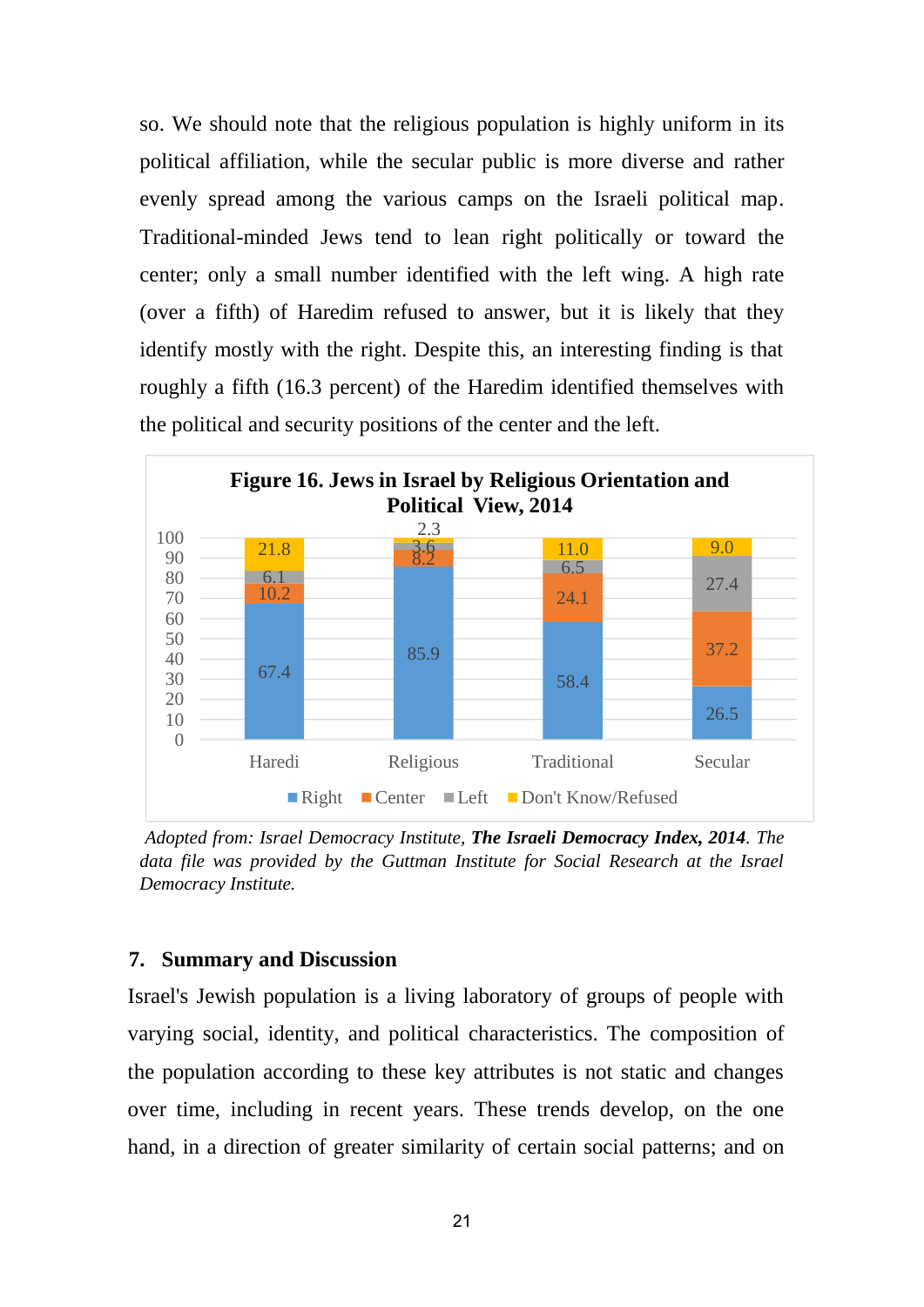the other, the strengthening of connections between the attributes emphasizing variations and particularistic patterns of behaviors and attitudes among defined segments of the population.

Insights into the Jewish society in Israel evince 12 key conclusions:

- 1) The proportion of Jews (together with those of "no religion") from the whole of the Israeli population has remained stable over time.
- 2) Among Jews, the proportion of those born in Israel is growing, and has become a majority over the foreign-born.
- 3) Therefore, there is a noted decrease in the proportion of the first and second generations of European/American and Asian/African descent in favor of those born in Israel to an Israel-born father.
- 4) Despite this aforementioned trend, ethnic origin still constitutes an important part of identity among second and third generation Israelis.
- 5) There is an improvement in the educational and economic achievements of Jewish Israelis, and the gaps once prevalent between different ethnic origins have diminished.
- 6) The population proportion of the Haredim has grown, while that of the traditional Jews has diminished.
- 7) There is a strong association between ethnic origin and religious identity: Ashkenazis tend to be both more Haredi and more secular; Mizrahis/Sephardis tend to be more in the middle of the religious spectrum and mostly self-identify as traditional.
- 8) A strong connection was found between education and religious identification: a large concentration of Haredim are among those with less than high school diploma or have post-secondary education, while there is a high proportion of secular Jews among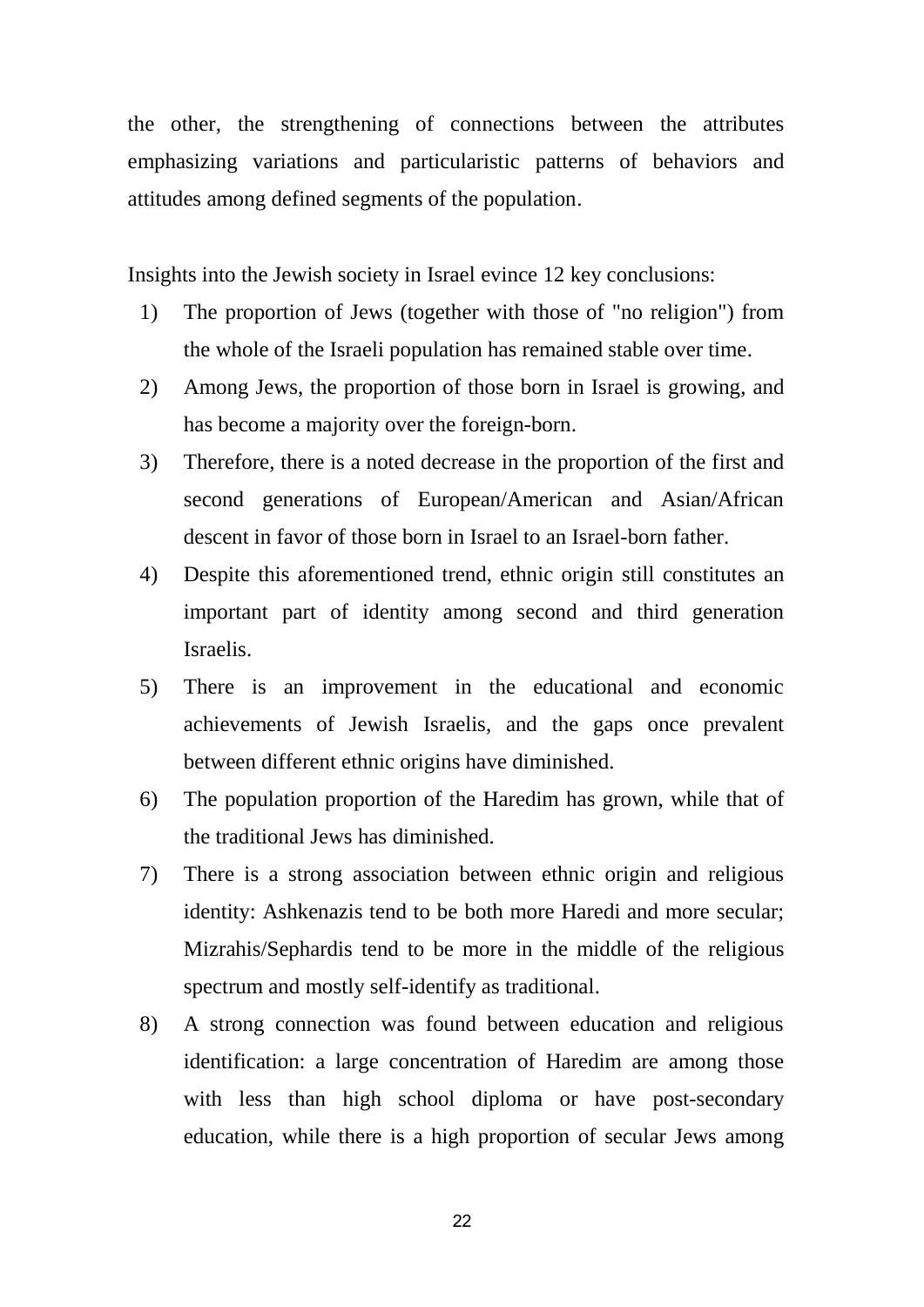those with academic degrees. A high proportion of those with no matriculation are traditional.

- 9) Half of Jewish Israelis identify with right-wing political and security views, and this has remained stable for the past two decades. In contrast, the number of those identifying with the center has grown while that of the left has shrunk.
- 10) A high rate of those of Asian/African descent identify with the right; those of European/American descent are more evenly dispersed among the various political camps. Those of Israeli descent fall somewhere in the middle.
- 11) Low educational levels increase the likelihood of identifying with the right, while higher education tends to reinforce more left-leaning political and security positions. The connection between education and political views stands out especially among those with low educational attainment; those with academic degrees tend to be more evenly spread among the various political camps.
- 12) Religious Jews tend to identify more with the right; secular Jews are more spread out across the political spectrum; and those who are traditional tend to be more right wing or centrist, but not left wing.

The Jewish society in Israel is moving toward stronger characteristic similarities, such as nativity status (native born Israelis), education attainment (high), and political affiliation (center and right). A trend is emerging of movement toward the poles of religious identity – Haredi on one end and secular on the other. The traditional middle is weakening. Concurrently, people grant importance to their ethnic origins. Despite that, in each ethnic group – Ashkenazi and Sephardi – individuals span the entirety of the political and religious spectrums (with the notable exception that those of Middle Eastern backgrounds who are religious or Haredi, who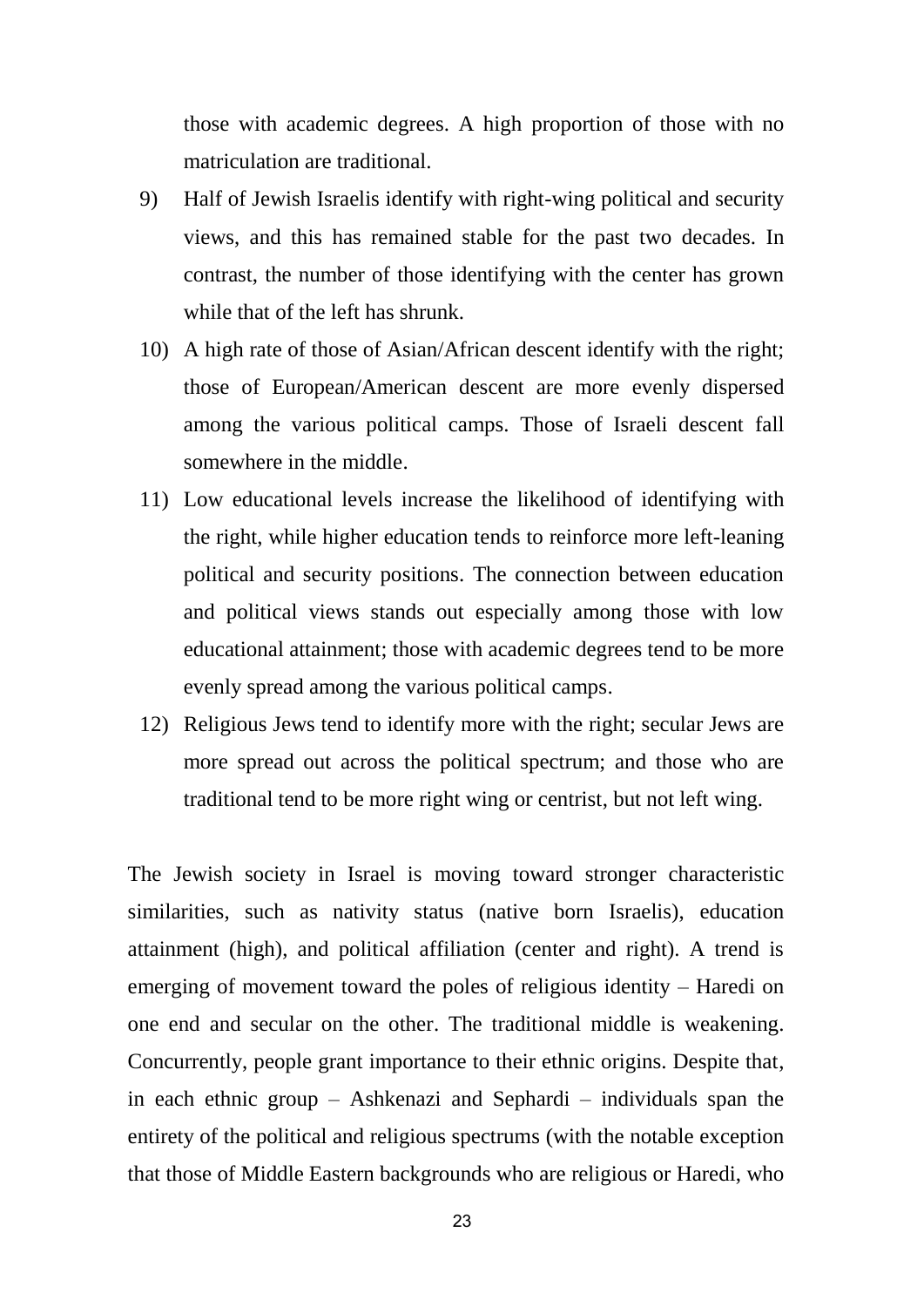do not identify with the center or left on political or security issues), there is a positive link between ethnic extraction and religious identity, and between ethnicity and political identification. For example, eight of every ten Mizrahim self-identify as traditional/religious/Haredi, while among Ashkenazim the rate is only 39.5 percent; among Mizrahis, close to twothirds tend to be more right wing on political/security matters, and this is true for slightly more than one-third of Ashkenazim. There is a strong connection between religious identification and political affiliation.

One could claim that few combine similar identifying features in all social, religious, and political facets. In other words, group belonging is more intersecting than congruent. Apparently, contact points and joint interests of groups from different parts of the society hold the potential for openness and respect for others, i.e. pluralism. However it seems that a similarity in one attribute does not always moderate contrasts or differences of worldview and life style in other areas, which can create inter-group tensions. Indeed, tensions such as these exist and at times stand out: half of Jews perceive these tensions in the areas of economics, religion, and politics as formidable, while a quarter characterizes the tension between ethnic groups as strong.<sup>3</sup>

This position paper presents a profile of the Jewish population of Israel along main social, identity, and political metrics. These characteristics can offer a point of reference for any attempt to analyze inter-group tensions and for drawing policy recommendations to reduce them. Impact of the research will demand examination of how people perceive inter-group tensions in Israel, the characteristics of people with different assessments of inter-group tensions, and how similarities between people in some areas can help mitigate contrasts, disagreements, and tensions in other aspects of life in Israel.